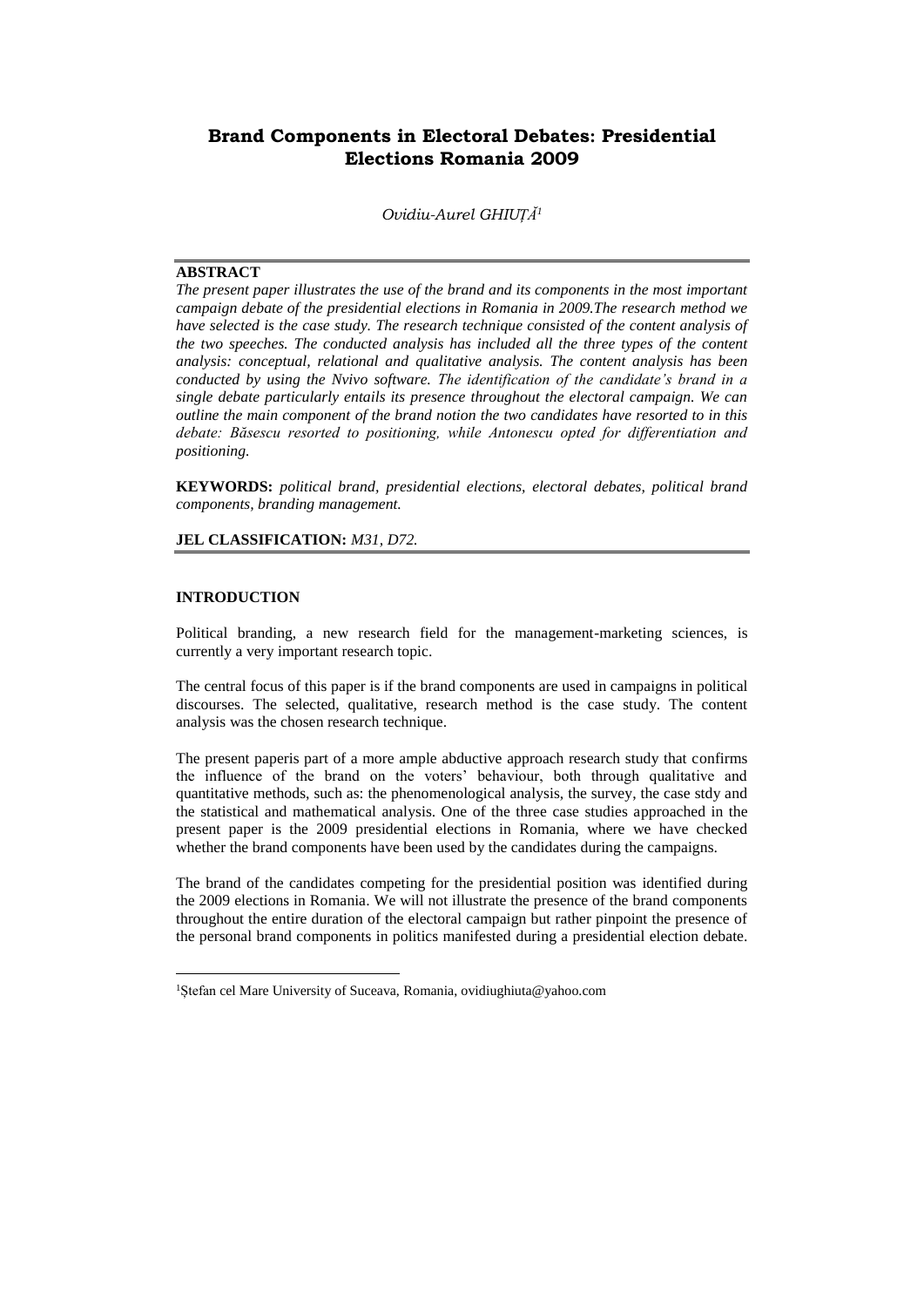We have not selected an irrelevant debate, but the only one that was "more detached" in terms of the debate topics and candidate arguments. We are referring to the debate between TraianBăsescu, the head of state and PDL candidate (who got the best score during the first round – 32,44% of the valid votes) and Crin Antonescu, leader of the PNL party and presidential candidate (who ranked third during the first round, i.e. 20,02% of the valid votes). The debate took place before the first elections round. Presidential elections in Romania are uninominal and the voting system is based on a simple majority during the two rounds. The information source we have used is the website www.youtube.com,where parts of this debate have been uploaded.

# **1. LITERATURE REVIEW**

The definition of the brand through its components has been carried out in previous papers (2009, 2010, 2011) and we will also further present summarising tables related to the presence of the brand components in politics:

| presented in specialised professional papers |                                                    |  |  |  |  |  |
|----------------------------------------------|----------------------------------------------------|--|--|--|--|--|
| <b>Suggested brand components</b>            | Author presenting this notion in relation to       |  |  |  |  |  |
|                                              | political brands                                   |  |  |  |  |  |
| <b>Brand values</b>                          | Smith and French (2009), Lieb and Shah (2010)      |  |  |  |  |  |
| (Mentality, lifestyle)                       |                                                    |  |  |  |  |  |
| <b>Innovation</b>                            | O'Case (2009)                                      |  |  |  |  |  |
| <b>Differentiation</b>                       | Smith and French (2009), Lieb and Shah (2010)      |  |  |  |  |  |
| <b>Positioning</b>                           | Butler and Harris (2009), Smith and French (2009), |  |  |  |  |  |
|                                              | Lieb and Shah (2010)                               |  |  |  |  |  |
| <b>Segmentation, targeting</b>               | Butler and Harris (2009), Lieb and Shah (2010)     |  |  |  |  |  |
| <b>Adaptability</b>                          | Butler and Harris (2009), Scammell (2007),         |  |  |  |  |  |
|                                              | Hennenberg, Scammell and O'Shaughnessy (2009)      |  |  |  |  |  |
| <b>History</b> , sustainability              | Scammell (2007)                                    |  |  |  |  |  |
| <b>Notoriety</b>                             | Smith and French (2009)                            |  |  |  |  |  |

| Table 1. The eight brand components in politics, |  |
|--------------------------------------------------|--|
| presented in specialised professional papers     |  |

## **2. METHODOLOGY**

According to the research epistemology of social sciences, the research methodology we have used can be included in the constructivist paradigm, as the constructivist approach focuses on the construction of reality. (Thiétardet coll., 2007).

The research hypotheses used:

The brand components can be found directly or indirectly as elements used in the speeches of the two candidates (8 hypotheses) H1:H8. They refer to the following brand components: brand values (mentality, lifestyle) – H1; innovation – H2; differentiation – H3; positioning – H4; segmentation – H5; adaptability – H6; sustainability, history – H7; notoriety – H8.

#### For instance:

H1: the brand values (mentality, lifestyle) can be identified in at least one of the two candidates' speeches.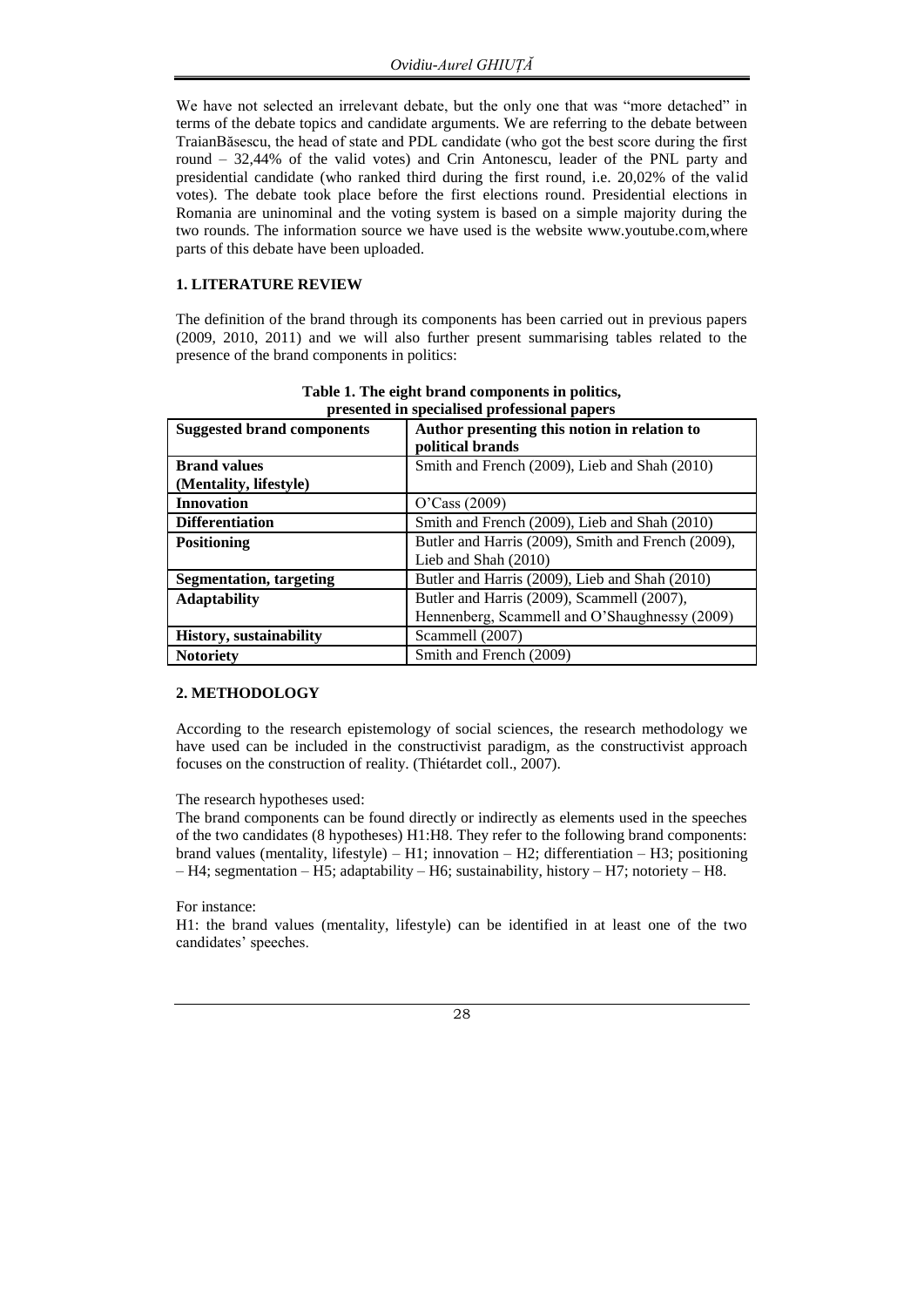H2: Differentiation is identified in at least one of the two candidates' speeches.

H3: Positioning is identified in at least one of the two candidates' speeches.

H4: Awareness is identified in at least one of the two candidates' speeches.

H5: History is identified in at least one of the two candidates' speeches.

H6: Adaptability is identified in at least one of the two candidates' speeches.

H7: Innovation is identified in at least one of the two candidates' speeches.

H8: Segmentation is identified in at least one of the two candidates' speeches.

The analysis technique used is the content analysis of the above mentioned speech. Our analysis will encompass all the three types of the content analysis: conceptual, relational and qualitative analyses.

This analysis technique has the advantage of being a quantitative-qualitative analysis employed in the study of communication, both in terms of its manifest and its latent content (Chelcea, 2007; Mayiring, 2000), as the a priori defined concepts often fail to be explicitly identified in the text. Therefore, the researcher has analysed the text and has coded it in terms of its brand management contents. The relevance of latent coding may exceed the relevance of manifest coding, since people communicate meaning in various implicit ways that depend on the context and not only on specific words or phrases (Agabrian, 2006).

The definition suggested by Chelcea for this technique, "a set of quantitative and qualitative techniques for the research of verbal and nonverbal communication, with the purpose of identifying and describing in an unbiased and systematic manner the manifest and/or latent content, in order to draw conclusions concerning the individual and society or communication itself as a social interaction process", is the most proximal scientific research technique that is relevant for the purpose of the present study, that consists in identifying, describing and explaining social interactions (Chelcea, 2007).

The analysis of this speech resorted to the types of content analysis as follows:

- The qualitative content analysis: used in identifying and assigning the text segments to each of the eight targeted concepts and deriving conclusions (we have used the term *concept* rather than *variable* since they do not have different values for different cases or units in our analysis. The concepts are merely identified, but not measured in the present analysis);
- Conceptual analysis: the frequency of concepts in a text and the text surface covered by each of these;
- Relational analysis that enables the visualisation of the relations between concepts.

The coding protocol and the definitions of the concepts that have been taken into account when conducting the coding with specific focus on the latent meaning in a brand management approach are itemised in the lines below:

- 1. Brand values; lifestyle, mentality. This concept is identified when one of the candidates will mention a new way of thinking or a new lifestyle (their own) that a candidate (himself, maybe) or a party has introduced/has attempted to introduce.
- 2. Awareness. Codifies the text segment that refers to being known, to being recognised, the desire to be recognised as a candidate, as an individual, as a politician or referring to the proposed programme or to the party.
- 3. Segmentation: codifies the parts of the speech that refer to sending messages, to targeting, communication, finding solutions for certain voter categories.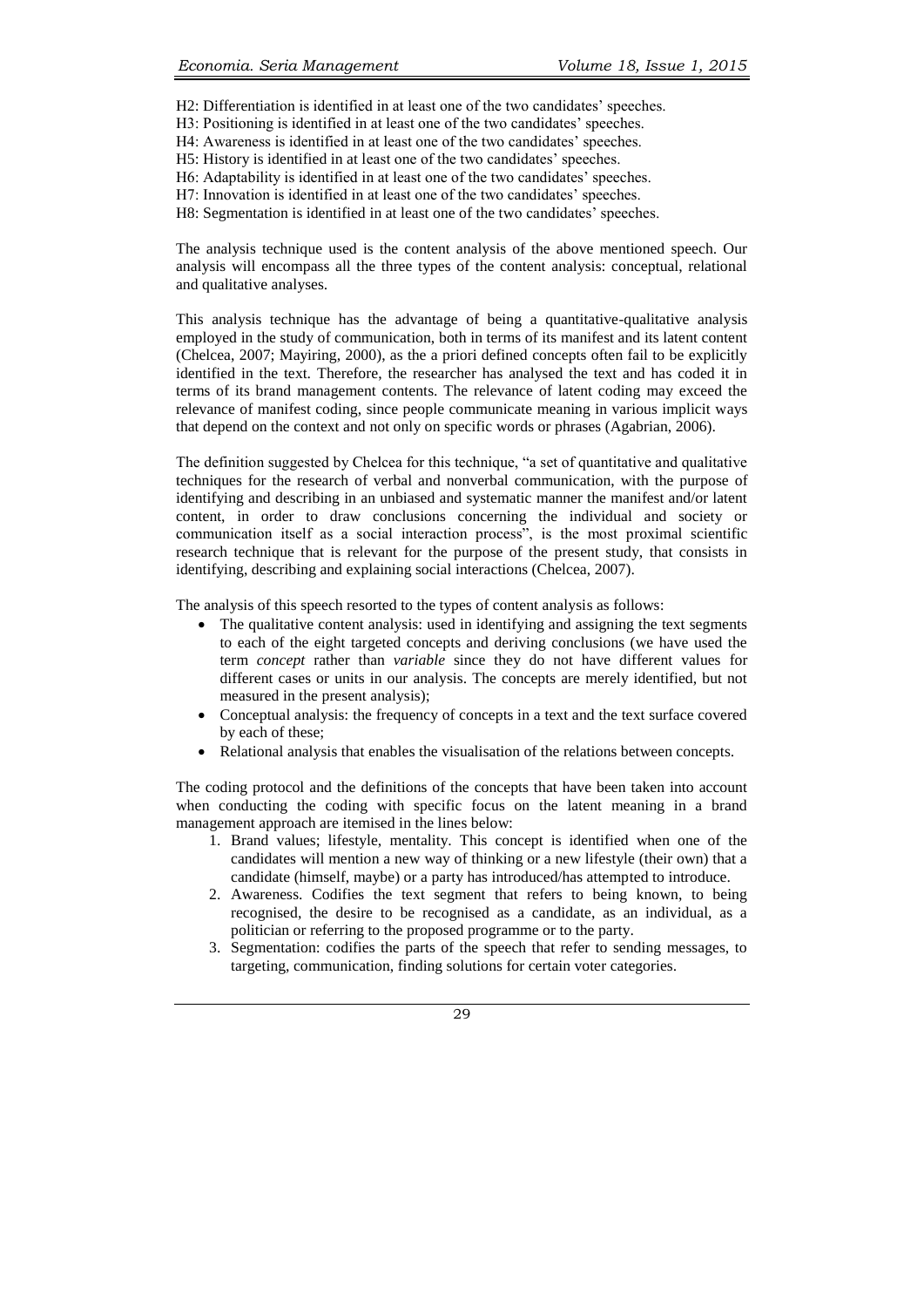- 4. Positioning. Codifies the parts of the speech where Băsescu/Antonescu refer to what they have done, what they will or wish to do in order to settle certain issues, what their opinion is on certain campaign topics that have been mentioned by the moderator.
- 5. Differentiation. This concept reveals the difference between the candidate and the other candidate or between parties. Just as with positioning, we will analyse the desired, communicated and perceived differentiation.
- 6. Adaptability. We will also codify the adaptability of the candidate's speech to the statements made by the moderator or their opponent. Auxiliary words: we/I will accomplish.
- 7. Innovation. We will codify the innovation related to the solutions suggested by the candidate or the party in order to settle the various problems faced by voters, by the party or by the candidate, to strategy or communication.
- 8. Sustainability, history. We will codify the elements they will communicate on their past, on the accomplishments (of a candidate or of the party) and believed to have mattered in the outcome of the elections.

The coding in this analysis has been conducted manually by the researcher. We have included several times o part of the text in different brands components. This situation was somehow to be expected, since all these concepts overlap, and some of them have been devised together in practice (segmentation, positioning and differentiation), and the brand to be outlined is confined within a range delineated by the connections between its component concepts.

# **2.1 The recording unit, the context unit and the sampling unit**

The recording unit for our concept context (brand components in politics) is the theme: that speech fragment whose ideas confine it to the significance of one of the established concepts (Rotariu, 1986 apud Agabrian, 2006). Ole Holsti (1969) describes the theme as a "single assertion about some subjects". The outline of the theme encompasses a single idea, without being confined to the individual semantic borderlines of the sentences and paragraphs (apud Agabrian, 2006). The theme is the most appropriate recording unit to be used when identifying the created concepts and subsequently brings about certain advantages, such as recording accuracy and analysis reliability.

This analysis does not refer to the context unit, since we do not have variables with categories, and we need context in order to identify the category that encompasses a particular part of the speech. However, if we only refer to the contextual meaning, we can assert that the context unit is the theme as well.

The theme, as the selected recording unit, even creates a new technique for certain authors: the content thematic analysis. This can only be applied when the coding is conducted for a priori established categories and when there is a solid conceptual framework being illustrated, as is our case. However, there are no differences in the application of the content thematic analysis and the classical thematic analysis (Jolibert, Jourdan, 2006).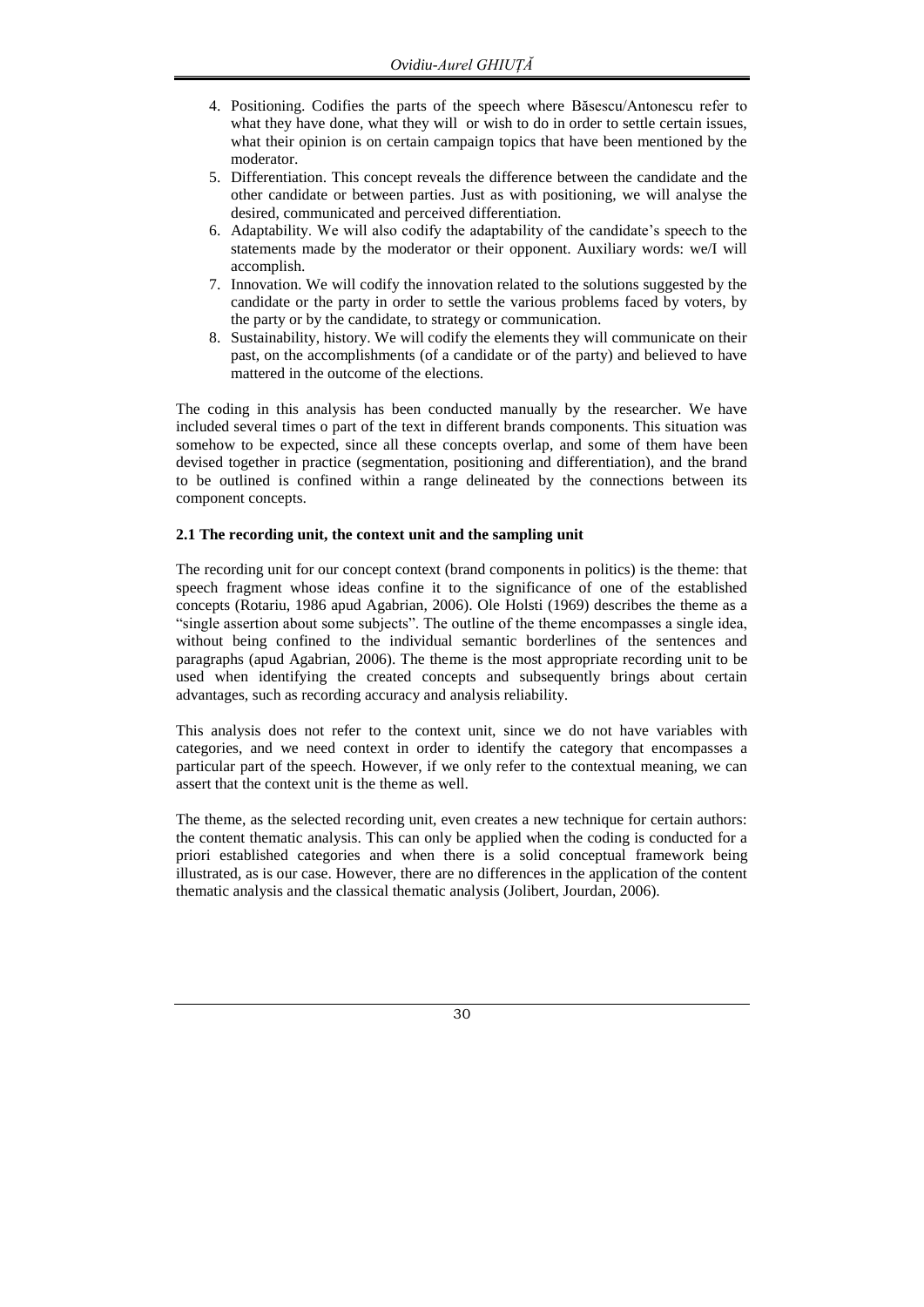#### **2.2 Precision/accuracy and validity of the analysis**

The selection of the theme as a recording unit conveys more accuracy to our analysis than other available choices, an argument stated by Holl and also embraced by Chelcea (2008): "The quoted sociologist (i.e. Holt) remarked that the other recording units (the sentence, the compound sentence, the paragraph), though easy to spot, entail their conversion to thematic units, which raises serious issues in terms of the accuracy of the content analysis."

Accuracy was also our main choice since we have worked with variables that only had two categories.

# **2.3 External validity**

For the validity of the content analysis study we have checked whether the characteristics of the text and the conclusions are relevant to the hypotheses we wish to investigate. The content analysis doesn't show that each of the categories influences the voters' choice, but indicates a certain and strong influence, as they are used by the candidate in this speech.

This validity will not be analysed separately, but alongside the other elements of a more ample research: the case study for the 2008 presidential elections in the United States and that of the 2009 presidential elections in Romania, as well as other research methods and techniques: the documentary study and the detailed interviews conducted in France and Romania with the candidates or their campaign managers. A strong point for validity is the fact that the concepts we have used are not applied only in the confrontation between the two main candidates for the highest office in Romania in 2010, but also in the detailed interviews and in Obama's speech (Jolibert, Jourdan, 2006). Consequently, validity must be approached as a whole, as part of the triangular research conducted in the more ample research in the Ph.D. thesis (Ghiuta, 2011) and will be presented as a validation to be formulated. The above mentioned more ample research can also be perceived as three case studies (the small number is, however, a weakness in the generalisation, nut not in terms of the transferability of the results) that have led to the same results, while the research has been validated through the triangulation of the findings:

- Elections in Romania (local 2008, parliamentary 2008, presidential 2009).
- Elections in France (several types of elections in different years; in the detailed interviews, particularly regionals in 2010, local 2008, legislative 2007, presidential 2007).
- $\checkmark$  Elections in the United States of America (presidential 2008).

However, the research compensates through the various types of elections under analysis, the various people who have been interviewed (candidates, campaign managers. Voters), the various parties the interviewees are part of (left, right, centre), the various sources of information (direct, indirect through official data, research papers, books, newspaper articles).

These three case studies have been selected depending on democracy, on the current interest for its study and for its electoral results, thus:

- $\triangleright$  The United States of America, the international symbol of democracy;
- $\triangleright$  France, the European symbol of democracy;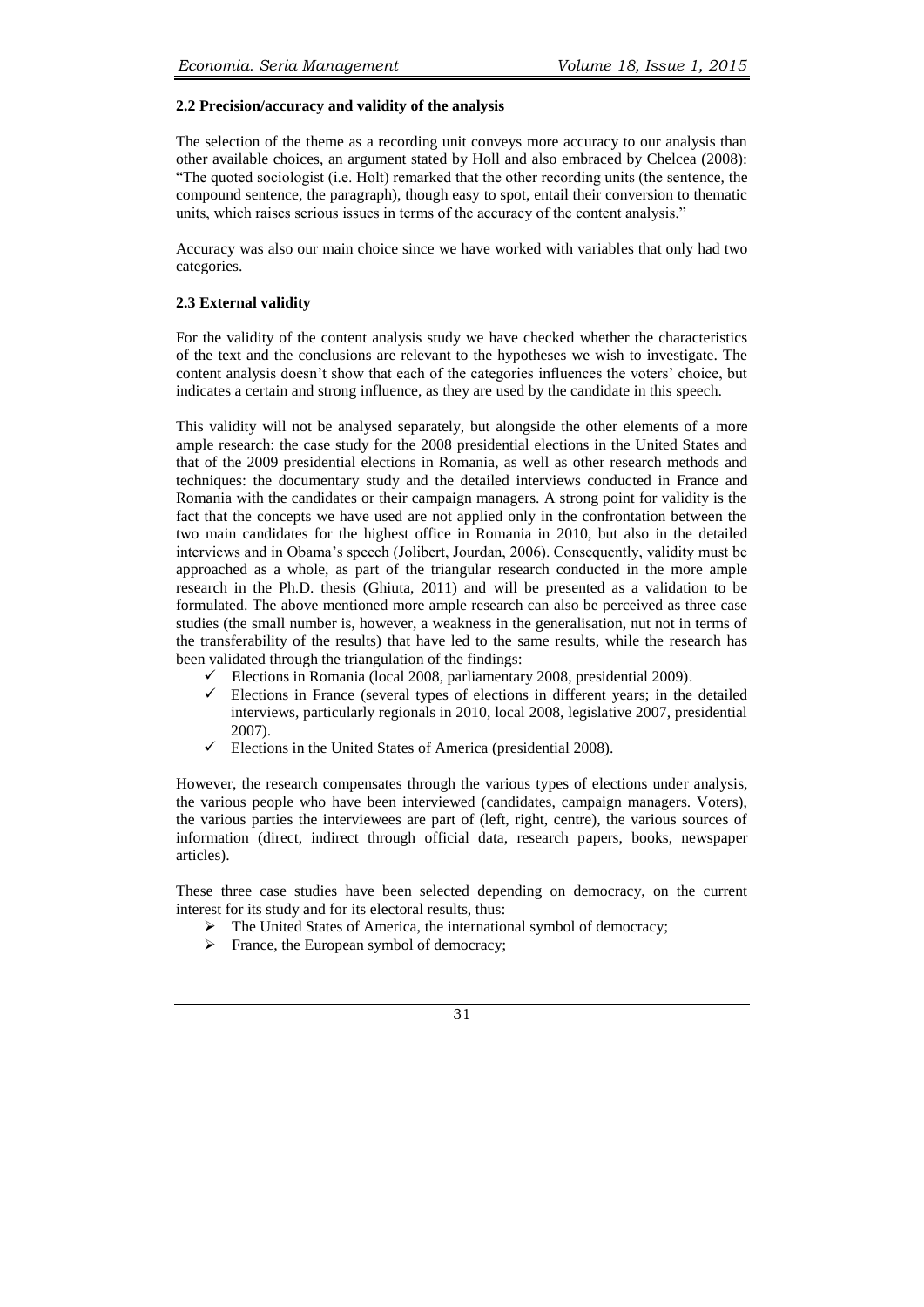$\triangleright$  Romania, a country with a rather recent democracy (20 years) and where the electoral analyses are, at least quantitatively, at an incipient stage as compared to the first two.

Analytical generalisation, as well as transferability, can also be approached in terms of other papers that focus on and present the same phenomenon, papers that have been mentioned when we have analysed the internal validity of the results. What is important is the fact that these papers are very topical and have been published after the present research had been started. They can be seen as a result of the current tendency among international researchers in the fields of politics and marketing to introduce this subject in their scope of interest. The papers mentioned when speaking of internal validity highlight the fact that the brand is an important and necessary instrument for influencing the voters' behaviour. "The results of a qualitative research can be compared depending on the identical or different characteristics of the cases analysed by the researcher." Thus, in all the three cases we have analysed, we have confirmed the same eight brand components in politics, which are also to be found in France, Romania and the United States of America (Thiétart et all, 2007).

The external validity of the qualitative study is improved by triangulating the sources of information, the documents and the case studies, rendering it relevant on a statistical level as well. Moreover, the theoretical generalisation of the brand components in general and of the political realm in particular, conveys a certain type of external validity (Gavard-Perretet al., 2008).

The reliability of a research study is believed to be a measure of the accuracy of the results found by various researchers at different times or periods of time if each of them would resort to the same strategy, would use the same facts or, in other words, would develop their research by resorting to the same rules, methods, procedures and instruments for that respective research (Zait & Spalanzani, 2006).

# **2.4 The reliability of the research and of the measuring instruments**

An important element for the reliability of the research is for observations to be conducted in time. This is particularly difficult for the entire paper, as we have used an abductive approach with forward and backward dynamics, both in terms of concepts and analysis as well. What we believe to be essential in this context is the study we have conducted "in the field". That is why we have mentioned the date when each interview was conducted in the chapter that focuses on the analysis of the detailed interviews.

Moreover, the reliability of the research also partly relies on the reliability of the instrument for analysis (Thiétart et alii, 2007).We have described how we have contacted the interviewees, the motivation and the structure of the sample, the venue, the way they were selected, the explanations they had been given before the interview, the way the interview was implemented, the moment when we approached a subject from the interview mental guide, the researcher's openness to the possible new concepts that may have emerged, the analysis technique used and the way these interviews have been analysed (as well as for the speech held by Obama and the confrontation between Băsescu and Antonescu), the used software, the coding protocol, the concepts/variables employed, the recording unit, the context and the sampling unit.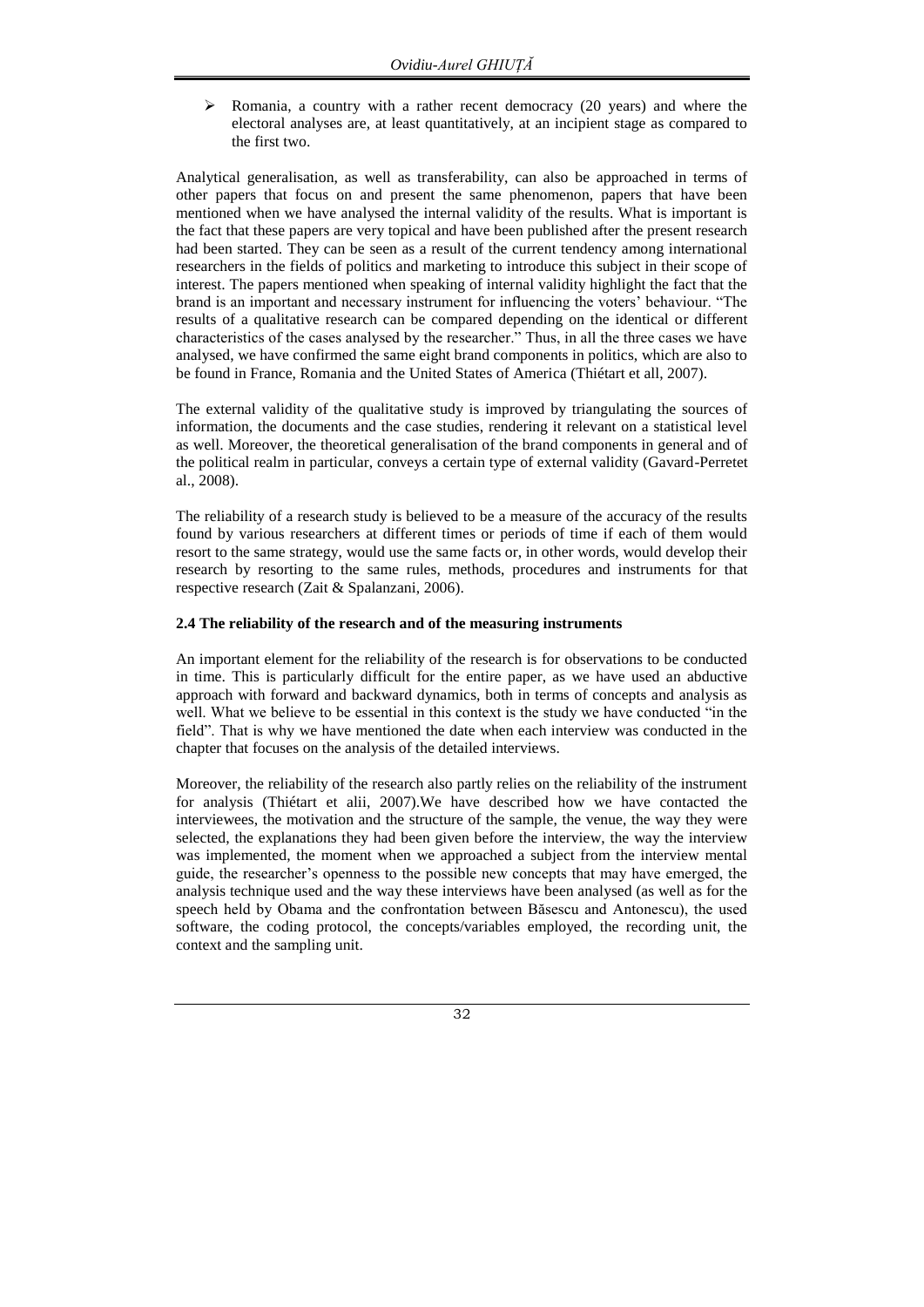As far as coding reliability is concerned, the weakness of the conducted research consists of the fact that we have not checked the coding reproduction/replication possibility (inter-coder reliability) but only the stability of the coding reliability (intra-coder reliability), as the researcher ran the coding process twice and eventually found the same speech units that included one of the eight a priori themes (Gavard-Perret et al., 2008; Thiétart, et coll., 2007).

An important element for the reliability of the research is the researcher's honesty in presenting the entire research process and analysis of the collected data. We believe that we have met the honest research criteria by mentioning the exact sources, by describing the way we have directly collected the data the use of objective exhaustive data (the results of the 2010 local elections in Romania), the method of analysis and by presenting the limitations of our research.

# **2.5 Limitations**

When speaking of the reliability of the coding, the weakness of the conducted analysis consists of the fact that we did not check the reproducibility of the coding (inter-coder reliability) but only the stability of the coding reliability (the intra-coder reliability). The researcher ran the coding process twice and found the same text units that depicted one of the eight topics established beforehand (Gavard-Perret et al., 2008; Thiétart, et coll., 2007).

# **3. RESULTS AND DISCUSSIONS**

# **3.1 Mentality, lifestyle**

Crin Antonescu's initial presentation refers to the two candidates' different way of thinking, each of them trying to persuade and attract people who think alike. However, we can't refer to a type of mentality either one of the candidates has managed to inspire to the community or to a large number of voters. Therefore, we are not dealing with a complete representation of a brand that would meet the necessary and sufficient criteria. However, mention must be made of the fact that this brand component is the last one to be identified for a brand. In this context, the candidates are the ones that identify with the mentality of a certain category of voters and subsequently become the spokespersons for the values and morality of that particular class.

### **3.2 History, past, durability**

Both candidates resort to history and political past. If Băsescu refers to his and other candidates' history and political past (particularly to that of the PSD candidate), Crin Antonescu speaks of his own past that he contrasts to that of Băsescu. We will make a separate presentation of the candidates' speeches, where they resort to their own history as opposed to speeches that make reference to the opponent's past.

*3.2.1 Own history*

3.2.1.1 Băsescu

The past is also used in positioning. Băsescu uses the past to emphasize his fight against communism "*I have had the courage to condemn the crimes of communism", "I have been*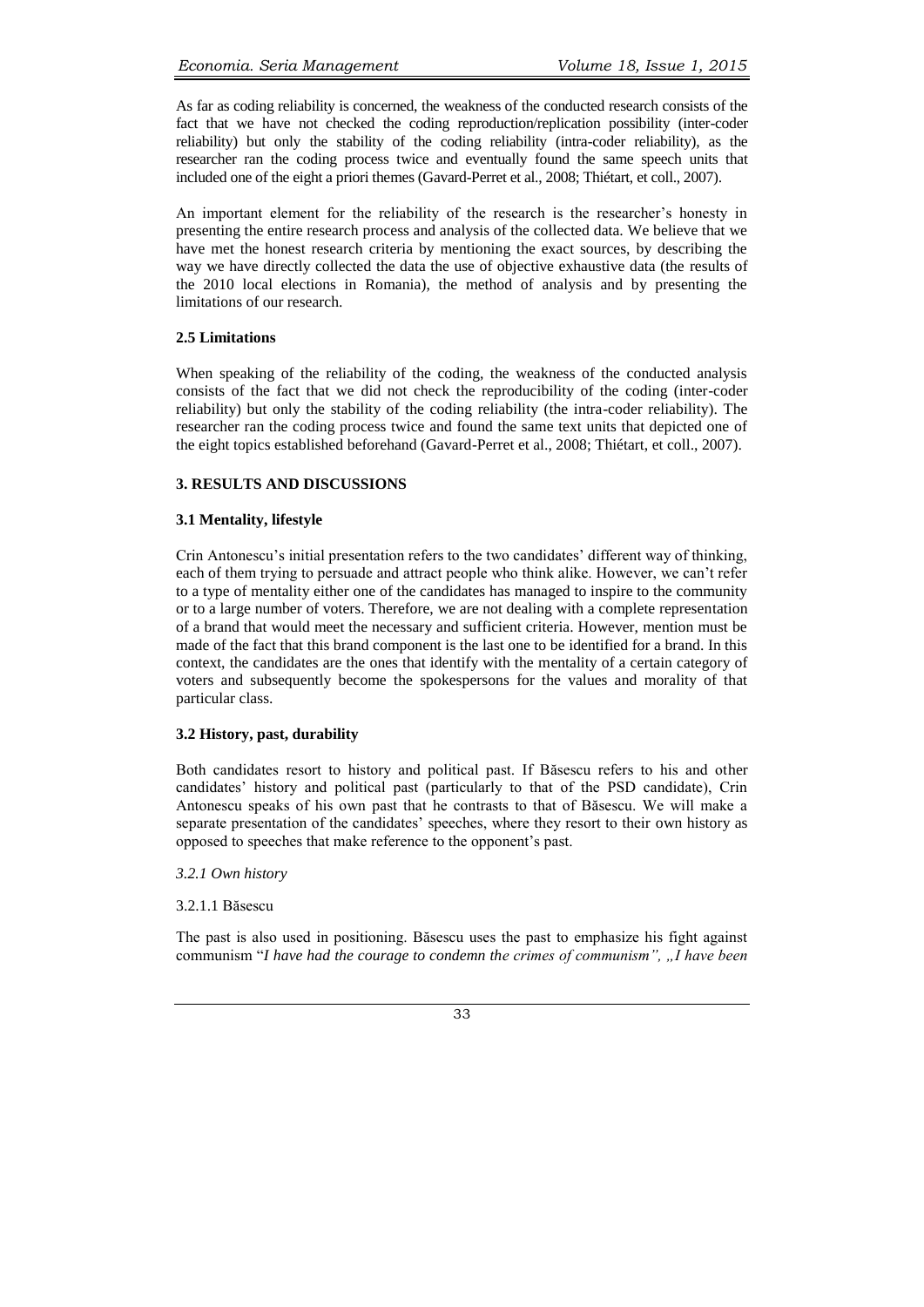*a politician who, I repeat, has had the courage to condemn communism for five years"* and, to illustrate that he had been a good leader and, particularly, a state reformer: "*the issue of subsidies has been solved this year, like it hadn't been in any other year before this", I am a politician who has had the courage to come before Parliament and tell you «Dear MPs, you must reform». I am a politician who has had the courage to assert that the press must be free, Mr. Antonescu, and to bear the consequences of the freedom of the press. I am a politician who has known how to lead its country into the European Union on January 1st 2007 (...) who has brought American armed forces in the Romanian military divisions of the eastern border. (..) who said no to withdrawing our troops from Iraq (...) whose credibility and that of his country has managed to convince world leaders that the place where the NATO summit,(...). I am the politician who, when all of you were in a hurry to sign South stream alongside our neighbours, said no. (...) I am the politician who has left the country wider by about9000 km<sup>2</sup> . The Hague trial was carried out with the support and the decisions taken in CSAT, during my term. Romania is 9000 km<sup>2</sup>wider. (...) But, during my term, I have fully met the commitments I have made to the Romanian people, even tough I haven't managed to meet them all. The constant reform of the Romanian government continues". E*ven though *I won't be floating in Cotroceni, I have written there, but this is nonsense that political parties can either take into account or completely ignore."* The durability of Băsescu's brand positioning is explicitly illustrated through the fact that he continues to present himself as an alternative to the entire political class, particularly through his last reply when he positions himself across from "everyone" (referring to the other politicians). This phrase is repeatedly used by the liberal candidate in his answer to the final question.

The durability of Băsescu's brand can also be highlighted by the fact that he maintains his specific style of seasoning his statements with humorous and ironic remarks in order to defuse the atmosphere and to baffle his opponents: "*You should have seen what I would have answered if I had answered (*laughing*)*", "Moderator: *But, on the other hand, you also speak of urban crowding, which means that, in your opinion, I gather, many city dwellers had better move to rural areas.* (Băsescu laughs)"; "*They were liberals* (a.n. the protesters in front of the President's office) *under cover. There you go.* (Laughing)", "*If the mailman had come by, it (the money) would have gotten to Mr. Vintu. (...) But to Mr. Vintu, not to the peasants.*", "*You'd better stand up in my presence, Mr. Antonescu*."

### 3.2.1.2 Antonescu

The liberal candidate doesn't speak much about his past, but barely when he is comparing himself with the current president. However, Crin Antonescu's speech illustrates the fact that he hadn't been a member of the Romanian Communist Party or FSN "*I wasn't with Iliescu in FSN either*" and the fact that he had supported keeping the Romanian military forces in Iraq, even against the wishes of his Party leaders. *"When they talked about withdrawing our forces from Iraq, I was the only liberal politician that contradicted his Prime Minster and the Minister of Defence publicly."* 

In Antonescu's speech, we can see that his personal history is not presented at all but is merely mentioned in opposition to TraianBăsescu's or in order to clarify and contradict the latter's statements. As for the rest of his speech, Antonescu denounces the deeds and actions of the current president.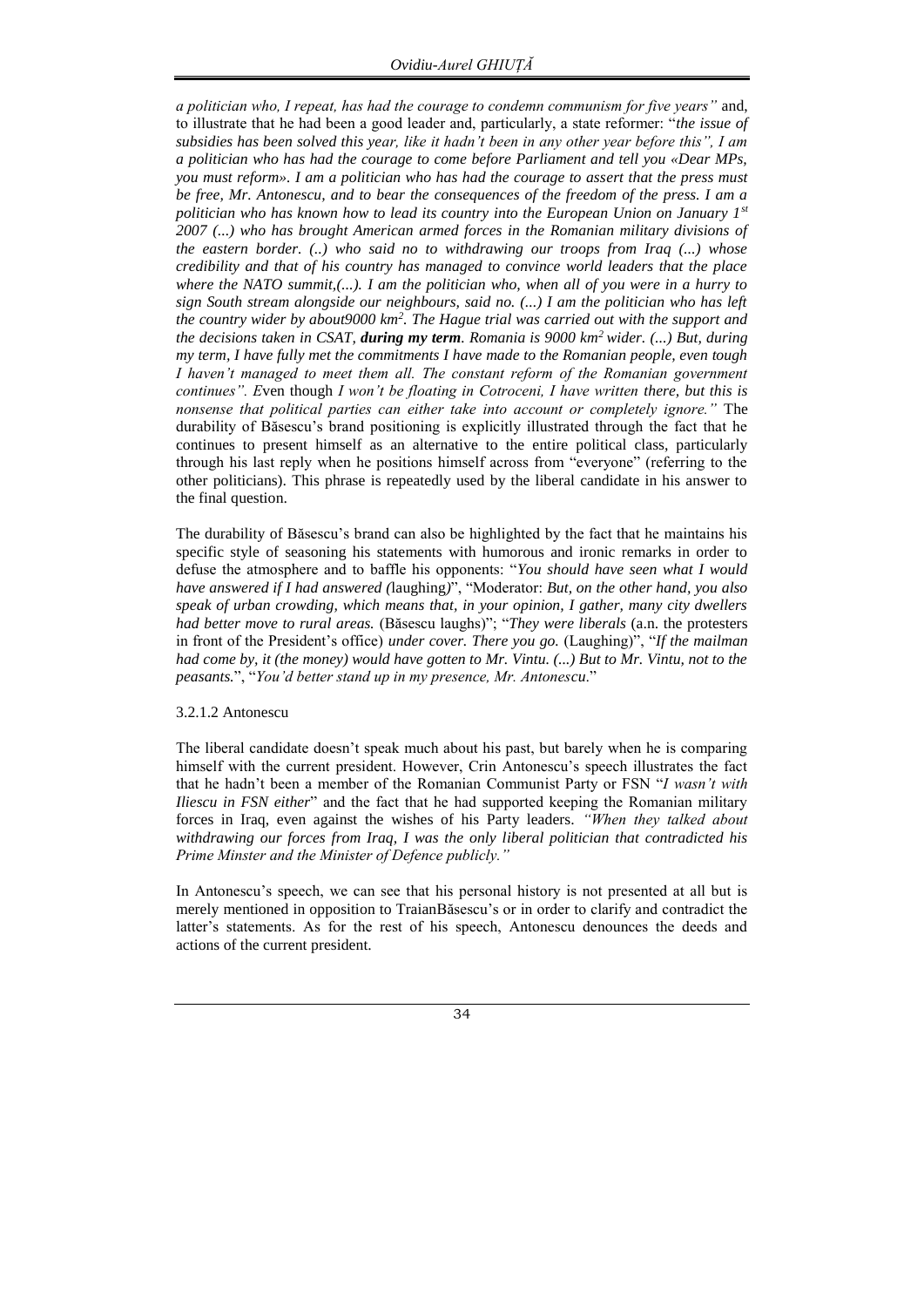# *3.2.2 History of the opponent*

# 3.2.2.1 Băsescu

Băsescu refers to and accuses Crin Antonescu's past, apart from his political one, contra positioning himself with the latter: "*A man who had never gone through a dramatic incident, when he had to leave his wife alone and find himself in difficult situations"* Thus, Băsescu hazily refers to the tragic incident of Antonescu's wife's death. This statement was argued by certain journalists as being part of a controlled management strategy meant to handle the rumours that Antonescu had left his wife to die in agony. However, president Băsescu never directly stated this.

Additionally, Băsescu taunts his opponent about the fact that he not only was absent from Parliament, but also that he had had erroneous positions, different from his own. As far as the position he had adopted, Băsescu doesn't lame Antonescu directly, but the entire political class, by using the word "all", thus including the latter: "*You were all laughing at the external policies", "You were all screaming to withdraw out troops from Iraq", "You were all kind of in a hurry to sign South stream, both you and our neighbours"* 

# 3.2.2.2 Antonescu

Antonescu blames Băsescu for his involvement in the Romanian Communist Party, his association with Ion Iliescu, Adrian Năstase, Mircea Geoană, Viorel Hrebenciuc, Marian Vanghelie in political alliances and governing with them and other business people/politicians such as Patriciu, Voiculescu, Vântu: *"You went to work every day (...) and then in Iliescu's cabinets", "Well, you and Ion Iliescu were colleagues in two parties. Well, he was above you. I haven't. With Mr. Voiculescu, with Mr. Iliescu, with Mr. Geoană,with Mr. Hrebenciuc, with Mr. Vanghelie you were allies", "In Iliescu's government after the Miners' strike"","with your former associates, Patriciu, Vântu, Voiculescu, Iliescu."* 

The liberal candidate refers to a sensitive subject for the current president, i.e. the Romanian navy fleet, indirectly appealing to the collective memory of the citizens who make an implicit connection between the Romanian fleet and TraianBăsescu: *"but how will you leave, since you have no fleet"*. This is the statement that most eloquently presents the durability component, as this accusation is deeply and long related to Băsescu's brand.

Another subject directed at Băsescu's deeds refers to the fact that he had treated women inadequately: *"The female models, for instance, and the speech, related to women, during your term, are inadequate. You have promoted the woman as an object, the easily successful woman, you have used the word pussy when referring to women and not men, you have grabbed a female journalist's phone, not a male's, you have invited a female journalist to dinner, not a male one. This is an inadequate attitude towards women and I haven't spoken, I didn't do it enough, I haven't sent messages or promoted the model of the woman society actually relies on: the woman who takes care of the household, who raises children; even though, I am respectfully telling you do have such a model and you could have promoted it more. We're talking about Mrs. Băsescu herself. And, moreover, the model of the successful woman who climbs the career ladder based on her education, not on insolence. The model of the successful woman who earns people's admiration not by the things one can see, but things one can feel, things that are gradually built. You have*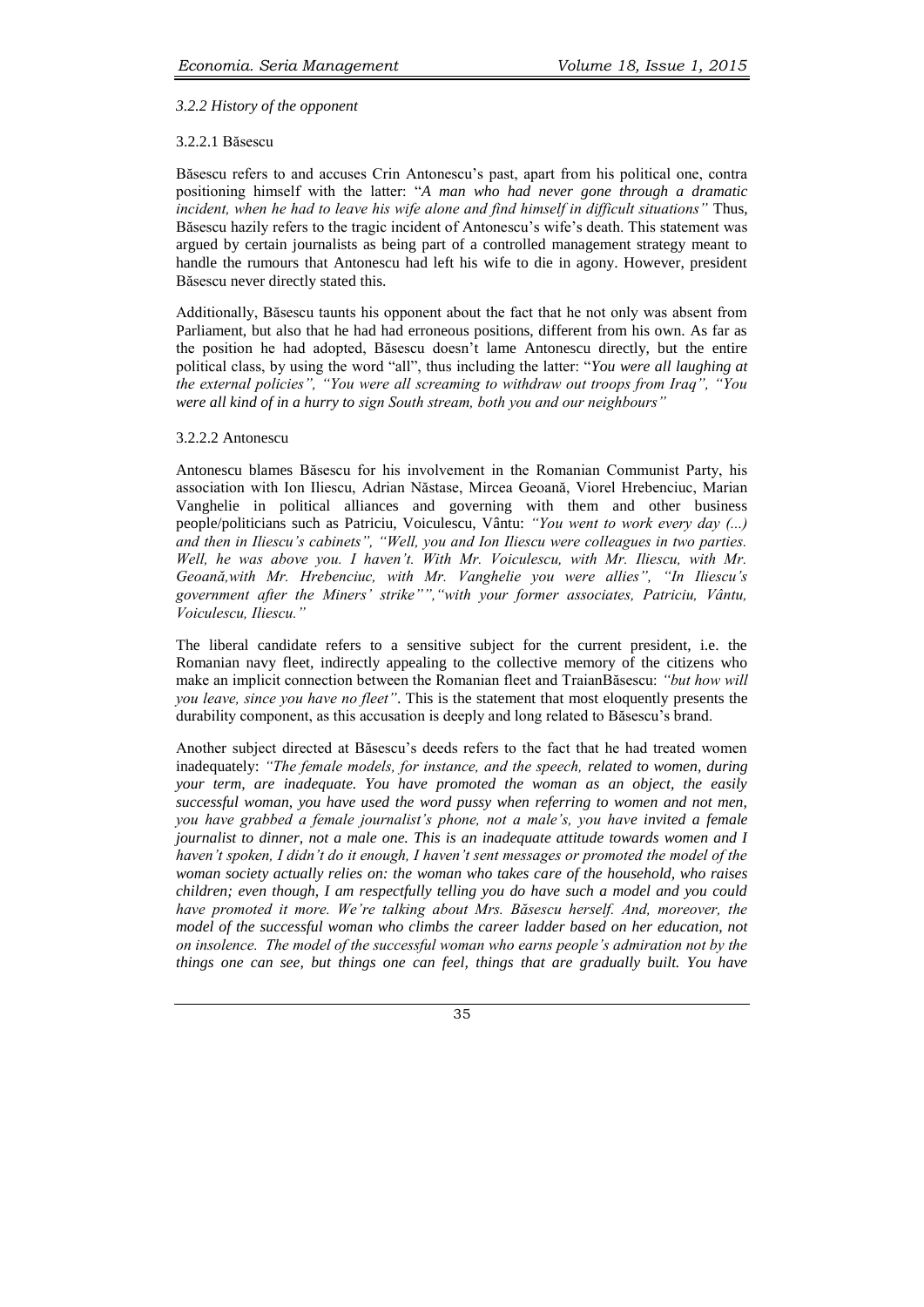*scarcely promoted this model and, unfortunately, Romanian women are not just pussies, filthy gipsies or women whose success is easily earned and often transient."* 

# **3.3 Awareness**

Neither candidate brings awareness to the table, as this subject is irrelevant. However, awareness has had a very important role in this confrontation. Crin Antonescu was interested in raising it, as he knew that his notoriety was obviously lower than the current president's, particularly in rural areas. A presentation during the first public confrontation of that campaign, broadcast live or rerun and overly discussed and analysed on several channels particularly helps the candidate with the least notoriety. This is one of the main reasons (apart from the fundamental one mentioned in relation to positioning) for which Crin Antonescu and his team have rooted for this debate with such ardour. The invitation was however launched just a few days before by Băsescu for Mircea Geoană, even though each candidate had a well-established schedule Antonescu accepted the invitation and Traian Băsescu's staff also responded positively to the invitation.

# **3.4 Positioning**

Positioning is the brand component that is most used by the two candidates during this debate. As mentioned at the beginning of this chapter, positioning is a most topical theme in this confrontation between the two candidates.

The candidates' positioning depends on what they wish to accomplish as leaders of the country, and particularly on their past. As could be seen in the sub chapter referring to the *past* and *personal history* component, the two candidates have developed their strategy relying on a retrospective vote. However, Băsescu is the one that speaks more of a prospective vote, of what he wishes to accomplish in the future.

In contrast, Antonescu relies only on retrospective votes and on the people's discontent; this is also the positioning he wishes to assume in the voter's eyes  $-$  a spokesperson for disgruntled Romanians. That is why the liberal candidate will speak of what he wishes to accomplish through his platform only when he is directly asked by the moderator of this confrontation.

Usually, the idea of positioning in politics refers to the candidate's image in the eyes of his voters or of certain categories of voters. Positioning can be either desired, communicated and perceptual (the latter is actually the sense in which the term is used in branding). Since the perceived and desired positioning are rather difficult to approach in our analysis, only the communicated positioning will be included in this study, with focus on language abuse. In the context of this debate, we have found elements of communicated positioning both on themselves and on their opponent.

3.4.1 Self-positioning attempt

### 3.4.1.1 Băsescu

Băsescu positions himself as a politician who had condemned communism, as a good leader during his term and as a reformer of the state. If the first two positions are exclusively retrospective, the third also includes a future approach: "*The constant reform of the Romanian state continues."* And "The positioning based on the things he had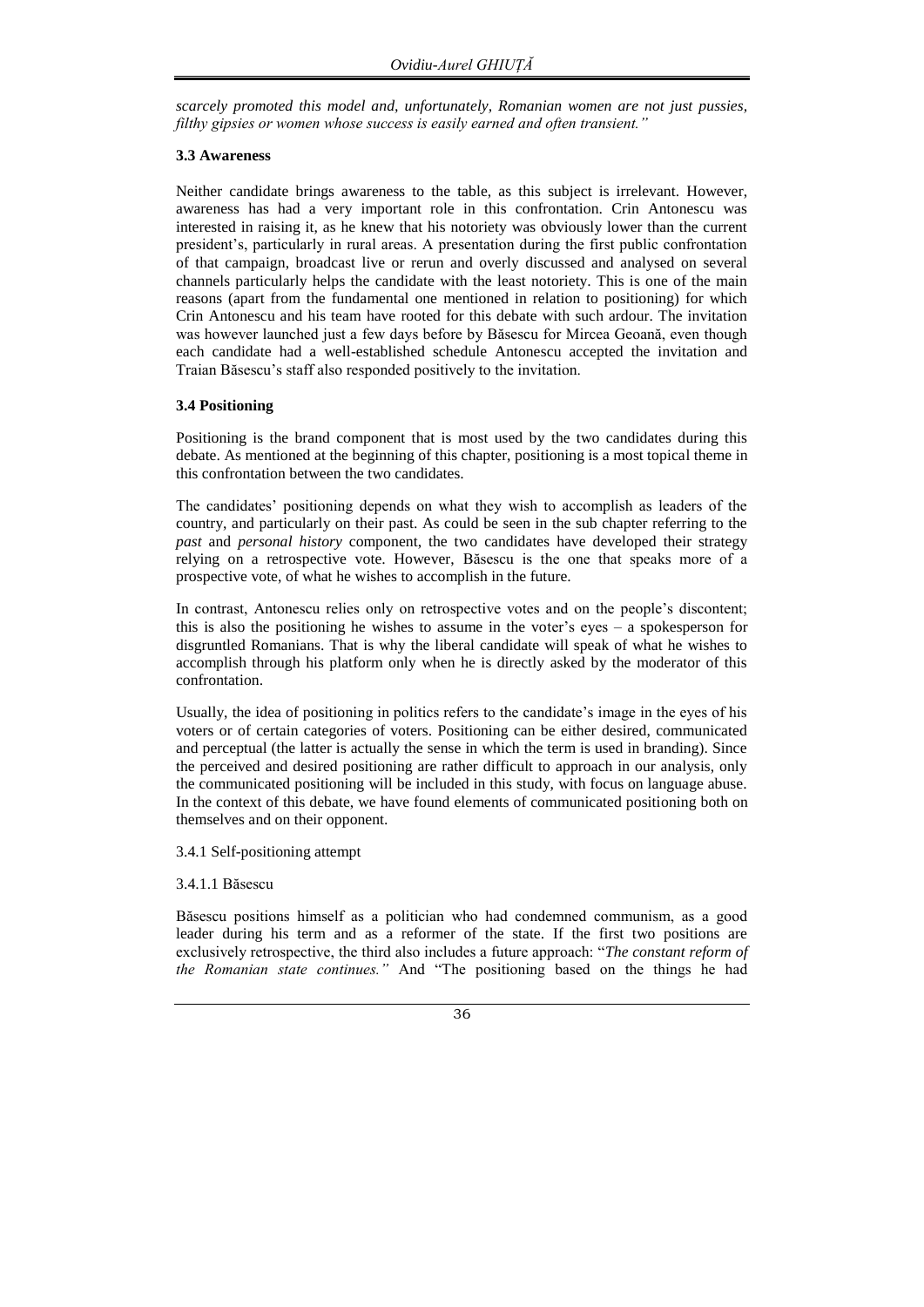accomplished can also be illustrated with the following statements: *the issue of subsidies has been solved this year, like it hadn't been in any other year before this", I am a politician who has had the courage to come before Parliament and tell you «Dear MPs, you must reform». I am a politician who has had the courage to assert that the press must be free, Mr. Antonescu, and to bear the consequences of the freedom of the press. I am a politician who has known how to lead its country into the European Union on January 1st 2007 and not how Mr. Patriciu said, that we must postpone, as Romgaz was yet to be privatized. I am a politician who has had the courage, when you were all mocking external policies that we needed American armed forces on Romania's eastern border, and who has brought American armed forces in the Romanian military divisions of the eastern border. I am a politician who, when you were laughing and didn't know where the Black Sea was, was saying that the Black Sea is a strategic area, and today, the Black Sea is part of the Black Sea synergy, and a NATO strategic objective, during the summit that took place in Bucharest. I am a politician who said no, when you were coming out of the National Permanent Office and were all shouting that we should withdraw out troops from Iraq. Romania has honour, and we will stay there until we complete our mission. And, this year, our troops, who had completed their mission, have marched through the Arch of Triumph in Bucharest (PDL applauds) I am a politician who, on his own and his country's credibility, has managed to convince world leaders that the place where the largest NATO summit in the history of this organisation can take place, is Bucharest. And, today, all the NATO documents refer to the decisions of the Bucharest summit. I am the politician who, when all of you were in a hurry to sign South stream alongside our neighbours, said no. There is only one great European project, called Nabucco. And, a month and a half ago, the Romanian Government has signed the agreement for Nabucco. I am the politician who*  has left the country wider, Mr. Antonescu (...)I am the politician who has left the country *wider by about9000 km<sup>2</sup> . During my term, The Hague trial was carried out with the support and the decisions taken in CSAT. Romania is 9000 km<sup>2</sup>wider. Of course, with the support of the Foreign Affairs and outside experts. In other words, Mr. Antonescu, I believe I am a politician who knows what to say to Romanians at the beginning of his term. (…) But, during my term, I have fully met the commitments I have made to the Romanian people, even tough I haven't managed to meet them all.* 

The current president positions himself as the politician who was opposed to the political class in general, a political class described as "all", a word to be found repeatedly in the above text.

Moreover, the PDL candidate is trying to conceal the weaknesses he has in his positioning in relation to culture: "*(...)I have tried to fill a void I had once created in my research related to the living classics."* This void the president was talking about is mainly a void or a negative perception of the voters in relation to his positioning in the cultural arena.

### 3.4.1.2 Antonescu

Antonescu wishes to position himself as a representative of Romanians, particularly of the ones disgruntled by the current regime and, in certain parts of his speech, he refers to himself as one of them: "those who support me have missed you, and we're talking about Romanians, you know, not all of them, but some Romanians. We shall see how many".

Crin Antonescu separates himself from PDL and PSD and from the act of governing: "*Well, you and Ion Iliescu have been colleagues in two parties. Well, he was kind of above you. I*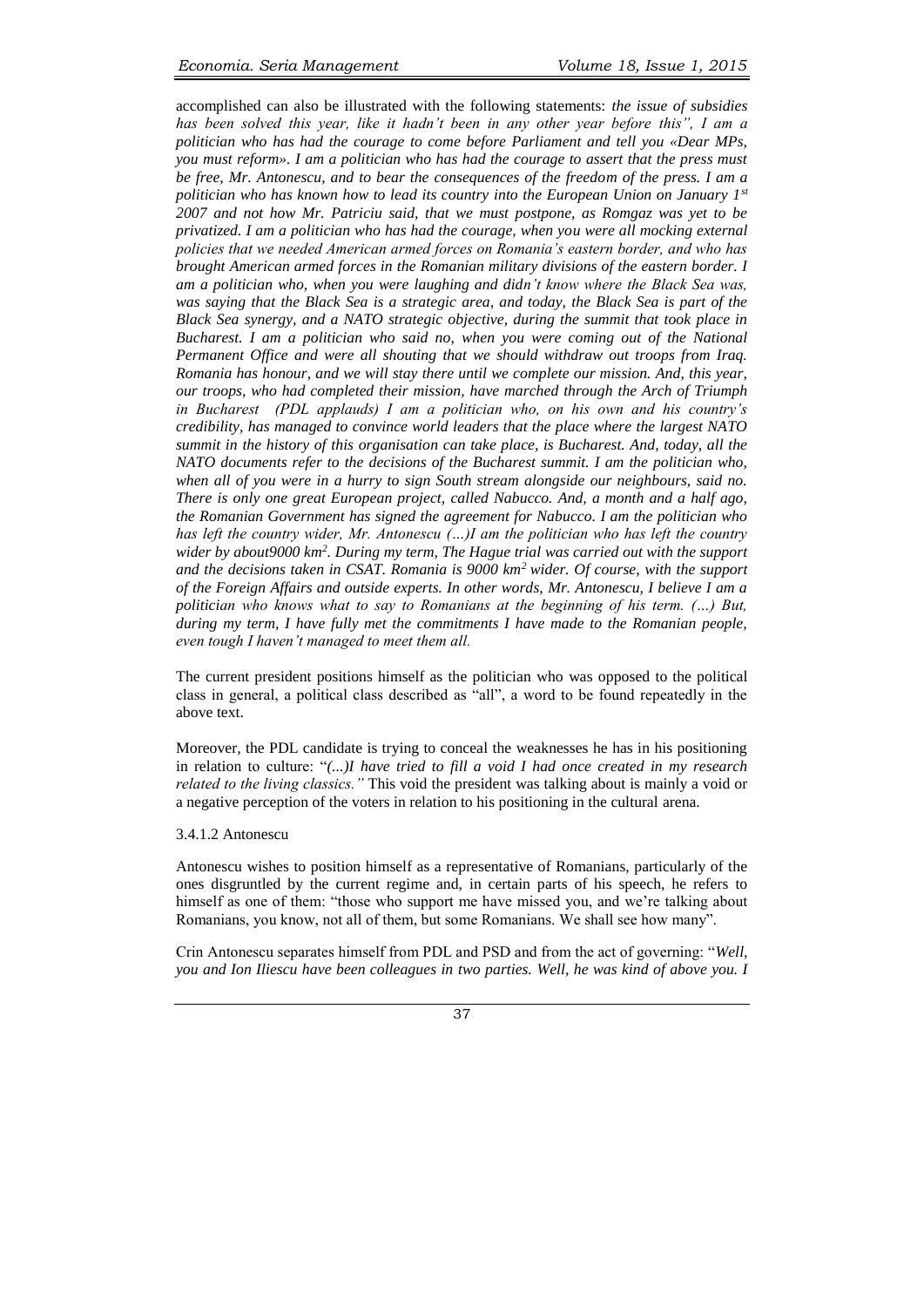*haven't. With Mr. Voiculescu, with Mr. Iliescu, with Mr. Geoană, with Mr. Hrebenciuc, with Mr. Vanghelie you were allies. I still am not. Who had made the Grivco coalition? You, from time to time, when you had to. During Iliescu's term, after the Miners' strike, I wasn't there.", "Yes, they talk and they rule, Mr. Băsescu, but I didn't rule."* 

The fact that the liberal is relying on retrospective votes can also be noticed in the above quotes. Antonescu positions himself against Băsescu, and thus his own positioning is simultaneous with his opponents' positioning on a clearly different position (in practice, positioning and differentiation are concepts that are done and communicated simultaneously).

Another position of the liberal candidate is that of equidistant president who will not be directly involved in the duties of the executive. It is the only part of Antonescu's positioning that is done by taking into account the strategy of prospective voting, even though it still relies on the disgruntlement of a certain part of the voters in relation to some previous events: "*I, as president, will not try to impose something on the government, and will perhaps plead in front of it in favour of a certain solution."*

Returning to the positioning based on previous events, Antonescu states that he supports good ideas, regardless of their political source and the fact that his decisions were not subordinate to any party hierarchy: "*You have supported many right issues during this term. I didn't abstain from supporting them as such, even when I did so against … well, my own colleagues' opinion."* 

## *3.4.2 The opponent's positioning attempt*

#### 3.4.2.1 Băsescu

The current president has tried to position Antonescu as a common politician, including him in the same category as those politicians who have opposed certain correct measures he mentioned; measures that subsequently proved to be to the benefit of the country. Antonescu's association with these is made by using the word "all", together with a second person plural reference: "*(...) you must reform (...) you were all laughing (...) when you were laughing you didn't understand (...) you were all shouting (...) you were all in a hurry to sign".* These statements must be considered as part of the wider context in which Băsescu has been refuting the political class throughout his political term (therefore, we have perfect coherence here), and particularly when the voters' opinion about MPs was far from positive. The president in office is trying to make a direct connection between the liberal candidate and other political characters with a negative image in the eyes of certain voters "*Dan Voiculescu missed you, and so did Ion Iliescu and Hrebenciuc. The Grivco alliances did not include me, but they did include you."* 

Another argument that was used is the fact that Antonescu doesn't care about the Romanians' future, as he was often absent from the Parliament sessions.

Traian Băsescu positions his opponent very low in society and accuses him of not having taken care of even one of his closest, whom he deserted: "*A dramatic incident, when he left his wife all alone and when he found himself in difficult situations. For me, women, all women, are much more important than you."* And repeatedly accuses Antonescu of misinformation: *"Let's not introduce our misinformation", "You are misinforming!", "So, that's the correct information."*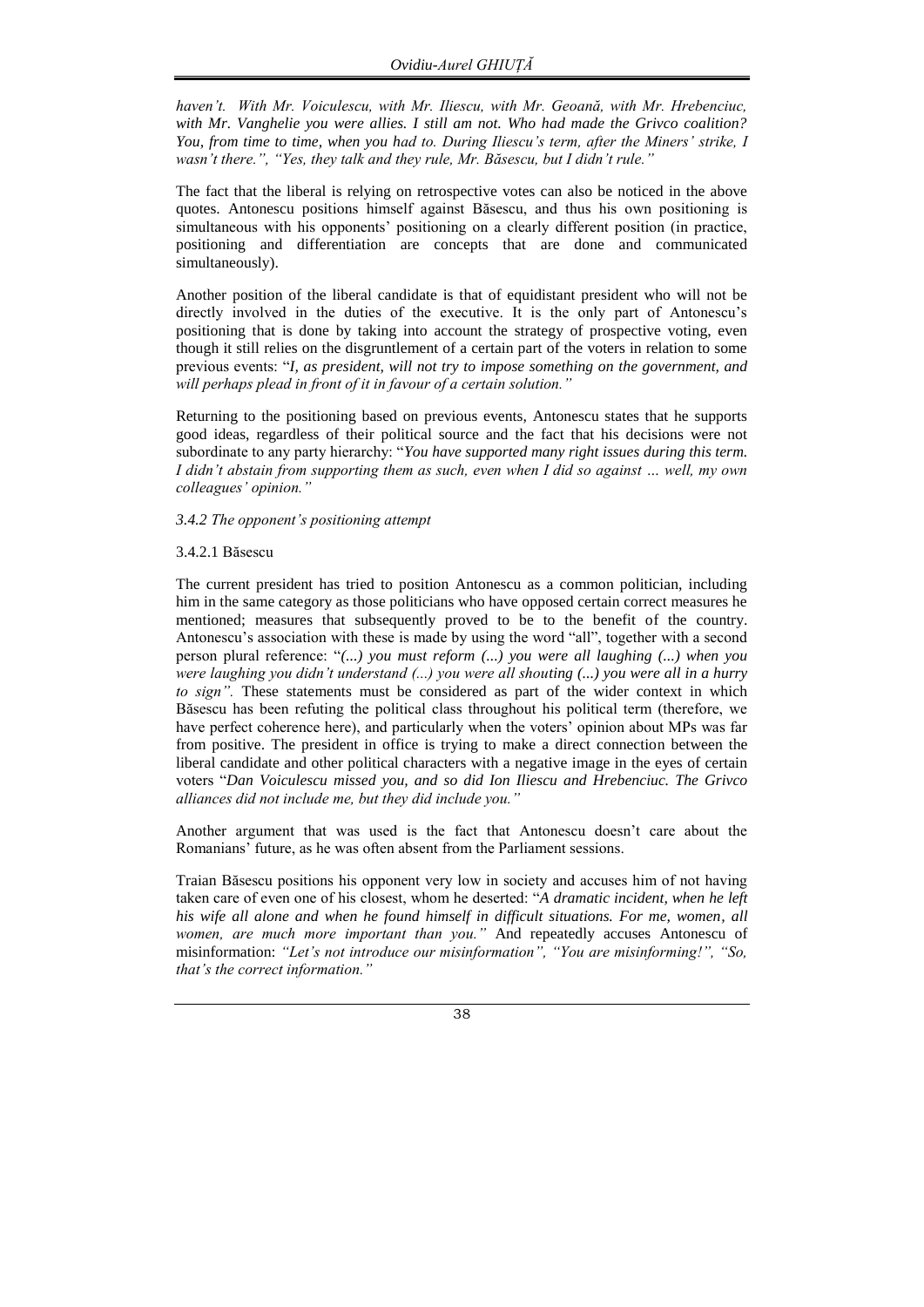### 3.4.2.2 Antonescu

Much of Antonescu's speech relies on the negative positioning of the important candidates in this competition. He particularly refers to TraianBăsescu, but alto to the second candidate who has great chances of getting into the second round of the elections, MirceaGeoană. Actually, Antonescu's strategy was to join Traian Băsescu in the second round. In order to do that, he needed to get ahead Geoană in the preferences of those who were going to cast their vote. Antonescu's great weakness is his awareness, lower in rural areas, just like that of the party he belongs to, as opposed to PSD and PDL. For the liberal candidate, this public debate meant his recognition as a candidate with catual chances of getting into the second round of the elections.

# a) Antonescu positions Băsescu

The PNL leader tries to associate the current president with PSD, a party that the latter blames, and particularly with certain political leaders believed to be communists or who became rich by doing business with the government. Thus, he blames the president for the fact that he was a member of two left parties, among which the communist party, with whom he created alliances: "*They (the alliances) were made with you, Mr. Băsescu. Well, you and Ion Iliescu have been colleagues in two parties. Well, he was kind of above you. I haven't. With Mr. Voiculescu, with Mr. Iliescu, with Mr. Geoană, with Mr. Hrebenciuc, with Mr. Vanghelie you were allies. I still am not.Who had made the Grivco coalition? You, from time to time, when you had to. During Iliescu's term, after the Miners' strike, I wasn't there. (...) the Communist Party (...) No party has forgotten.";* he associates him with Geoană, hinting at demagogy: "*The situation where all these nice words that sound just like the ones Mr. Geoană will use , I'm not sure when or where, but he will use them; he's probably using them in Macin now. Apart from this, the subsidies haven't been paid this year, farmers have visited you and it must have been a rather unpleasant visit… for them, unlike for you, I suppose*."

Moreover, Antonescu talks about the things the president has done to embarrass women, accusing him of being misogynistic and of promoting women who didn't deserve to be promoted: "*We are still a rather conservative society, and female models have a hard time pushing their way through. And, unfortunately, by resorting to certain means.The female models, for instance, and the speech, related to women, during your term, are inadequate. You have promoted the woman as an object, the easily successful woman, you have used the word pussy when referring to women and not men, you have grabbed a female journalist's phone, not a male's, you have invited a female journalist to dinner, not a male one. This is an inadequate attitude towards women and I haven't spoken, I didn't do it enough, I haven't sent messages or promoted the model of the woman society actually relies on: the woman who takes care of the household, who raises children; even though, I am respectfully telling you do have such a model and you could have promoted it more. We're talking about Mrs. Băsescu herself. And, moreover, the model of the successful woman who climbs the career ladder based on her education, not on insolence. The model of the successful woman who earns people's admiration not by the things one can see, but things one can feel, things that are gradually built. You have scarcely promoted this model and, unfortunately, Romanian women are not just pussies, filthy gipsies or women whose success is easily earned and often transient."*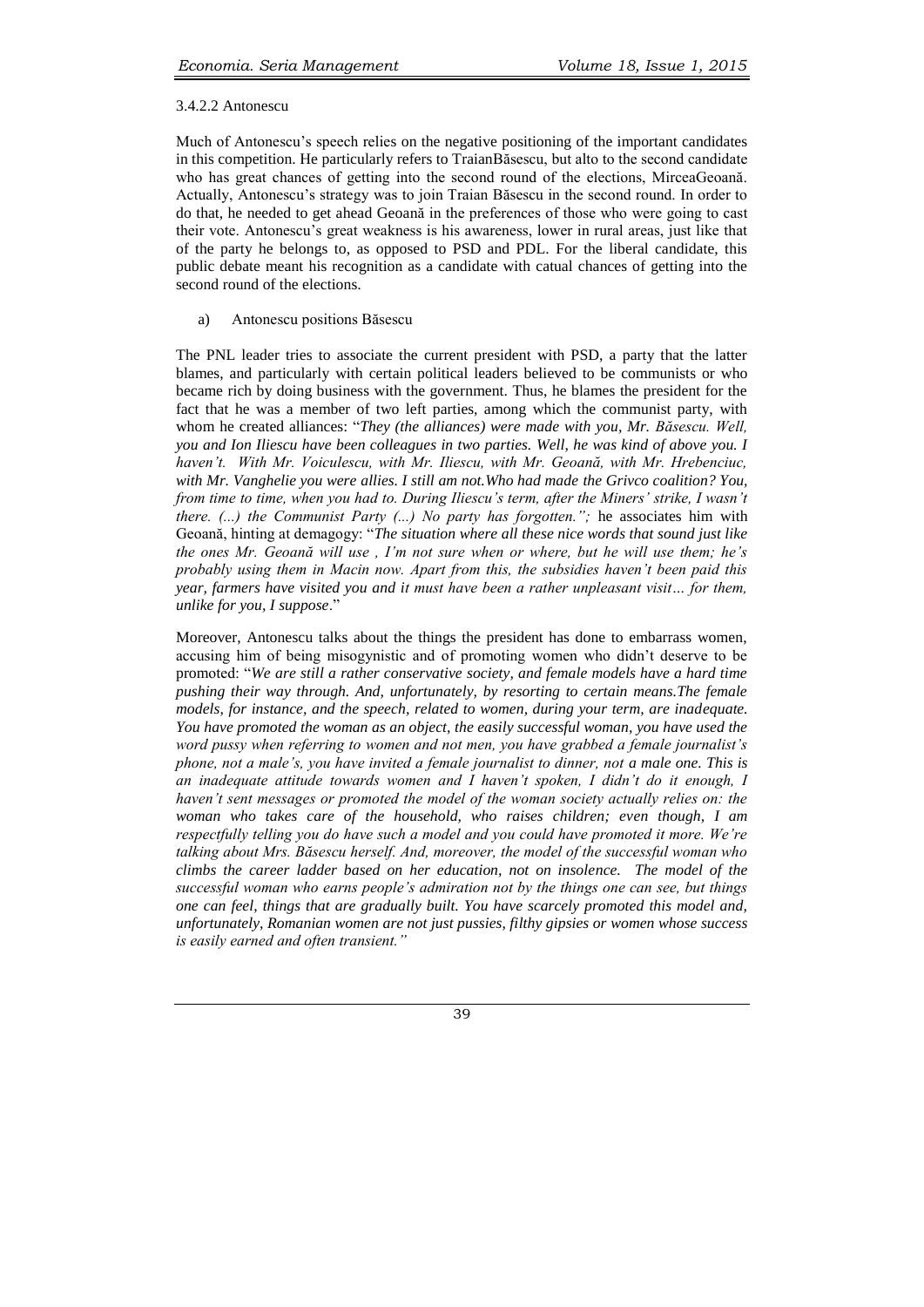Crin Antonescu is trying to associate Băsescu with the characters in his political entourage who have made serious mistakes in the media: "*I won't ask you how you felt when a councillor, Mr. Avramescu, told Andrei Marga that he is a cypher and that he hasn't read any books, how you felt next to Solomon in Craiova, when you told Dinescu that his days in Oltenia are numbered if he doesn't come to his senses"* and in the end made a comparison with Ceausescu: "*How do you feel now, when two thirds of Romanians think you are worse than Ceausescu, according to sociological studies?"* 

Antonescu indirectly accuses Băsescu on delicate subjects, at least in terms of media perception, in relation to the vorers' opinion about Băsescu, te Romanian naval fleet and the CNSAS files: "Really? All of them? (n.a. on handing in the CNSAS files)" and *"how will you leave, since you have no fleet"*, "There's nothing left to lead, since there is no fleet."

Antonescu also supports the idea that Băsescu failed the people, and once again tries to associate him with the individuals that Băsescu was blaming at the time: "*The great problem is that out of all of these, you haven't won either the fight with the moguls or with your former associates (Patriciu, Vântu, Voiculescu, Iliescu). Many people have been hopeful and you, mind I don't use a strong word, have let them down. How you have deceived the young people from the capital who had no homes, who voted for you as Mayor when you purchased a house in Mihăileanu and haven't given a young couple a house, or something else. Just as you, as a soldier's son, both you and Mr. Geoană, have deceived and disrespected an institution when you let Stănișoara cut their increments and feed us gibberish in Parliament when discussing the motion we have proposed, when you allowed the Prime Minister, Mr. Boc, to grant coarse pensions, and deceived people who have risked their lives.".* We can easily observe that Antonescu is trying to influence the people's trust in the PDL candidate, referring to various categories of citizens, and this issue will be further addressed in the segmentation section.

b) Antonescu positions Geoană

Antonescu speaks of and attacks Geoană, as he is aiming for the second place in the first round of the elections (the second place held by Geoană in most opinion polls). Thus, by associating Geoană and Băsescu, Antonescu positions himself as the only alternative that can be successful to the current regime.

# **3.5 Segmentation**

Neither candidate addressed Romanians chaotically, but each has aimed at certain segments. Even Antonescu, who first had a more general segmentation (Romanians disgruntled with the current regime), subsequently used finer segmentations. Even if we have noticed that certain categories (farmers, animal breeders and women) are targeted by each of the two candidates (also due to the debate format), we have identified specific segments that each candidate addresses separately, particularly Crin Antonescu.

# 3.5.1 Băsescu

Băsescu addresses both Romanians in general "it doesn't mean Romanians have missed me" or "*I want to get along with Romanians"*, as well as to certain specific categories: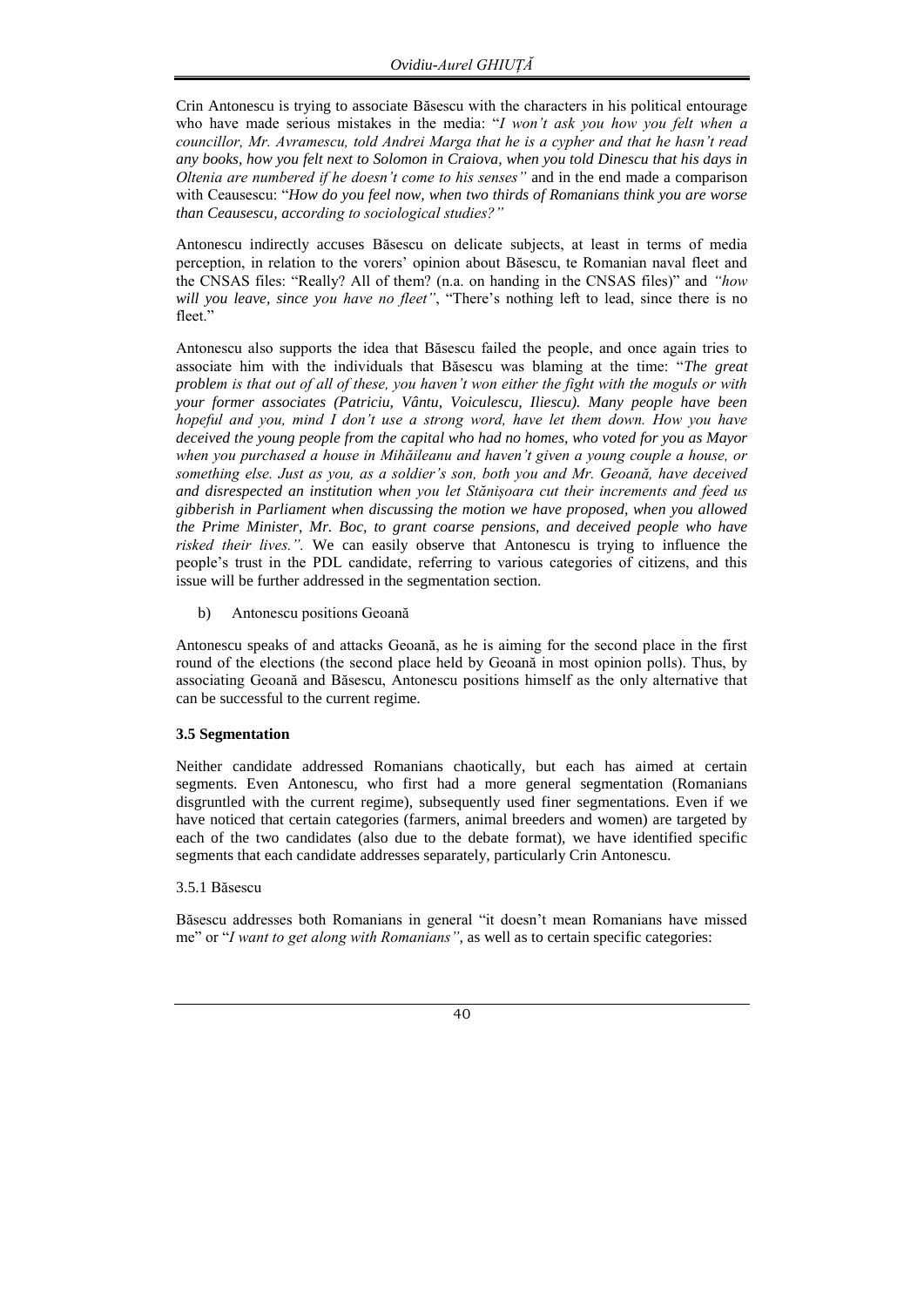- the population living off farming, i.e. a large portion (30%, in his opinion): "*in rural areas, at the moment, there is only agriculture. That's where we must generate policies that would encourage people to associate and install small processing lines for agricultural produce, for instance: in villages where people breed animals, we need milk processing units and meat processing units, so that cities could receive foodstuffs and not agricultural produce. One moment. If we have fruit, for example, in the area, we must arrange for processing units that*  would turn the fruit into compote, canned fruit, etc. What does that mean? That *young people and women in rural areas can find a job in the industry created in rural areas. (...) We must direct, push and stimulate the emergence of small and medium sized enterprises in rural areas, otherwise small farmers will continue to be poor, because farming can never make him prosperous; only processed agricultural produce for the food industry will convey added value, jobs and taxes to be levied by local authorities."*
- The population dealing with animal breeding: "*80% of the subsidies were paid for chickens, subsidies per hectare is being paid, while subsidies for animals, as never before, is being paid 90% from the budget and part from the banks, before December 31st"*
- Educated people, especially informed ones: "*The latest book is Cărtărescu, I have tried to fill a void I had once created in my research related to the living classics."*
- women: "*As far as I'm concerned, decency should tell you that a man who has three women in the house respects them (n.a. on Antonescu) (...)For me, women, all women, are much more important than you. (...) In society, you don't have the value of a woman, any woman, even the one I have apologised to for offending her. (...) I love and appreciate beautiful women."*

In his closing paragraphs, Băsescu addresses all Romanians, emphasizing his deeds for the country: "*I believe that I am a politician who needs to tell Romanians at the beginning of his term."* During that intervention, Băsescu has used words such as "country", "Romanians", "Romania", "nation" about 15 times.

#### 3.5.2 Antonescu

Just like his debate partner, Crin Antonescu first addresses more generally, to all disgruntled Romanians "*those who support me have missed you, and we're talking about Romanians, you know, not all of them, but some Romanians*. Or "(…) *poor are the millions of Romanians, rich are the people you know, the ones Mr. Hrebenciuc and the others have tallied."* And when he asks the final question "*Oh, the many questions, how I've looked forward to this! Mr. Băsescu! How millions of Romanians have long waited for you to ask you...*" and then separately, for the other various categories of Romanians:

 Framers and animal breeders "*Apart from this, the subsidies haven't been paid this year, farmers have visited you and it must have been a rather unpleasant visit… for them, unlike for you, I suppose*. *And, as far as Romanian agriculture in general is concerned, I believe we have to approach it by discussing the Romanian farming sector, and by talking not only about the issue of agriculture but about the farming problem in Romania and particularly about Romania's policies in the European Union in the field.We didn't have anything consistent, so we need something consistent, sustainable and, as consensual as possible. That is all we can say now and I believe anyway that, since there some kind of fear that somehow relates to or*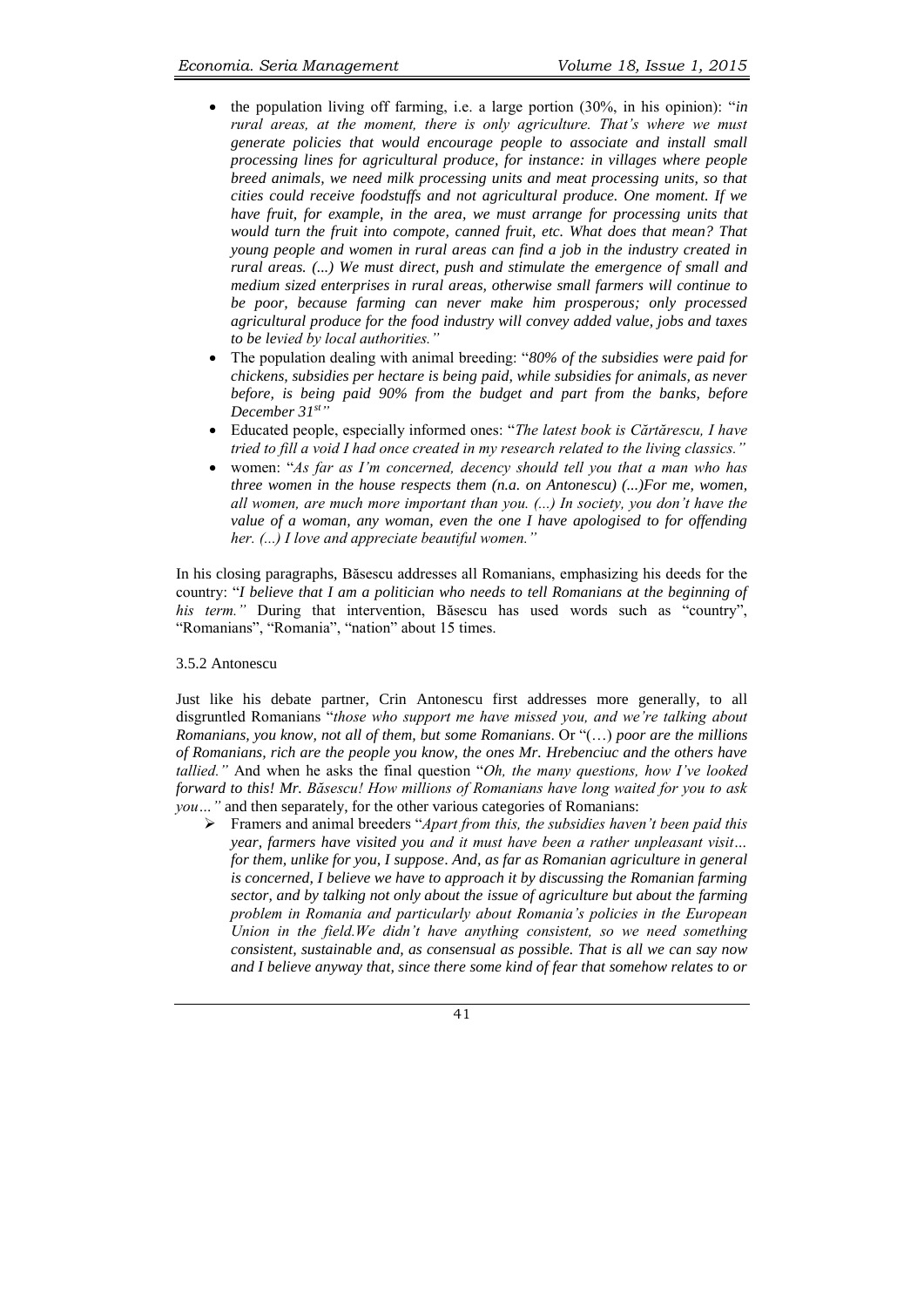*involves foreign policy issues, the President has this obligation and possibility to somehow coordinate these lines. The rest is, surely, the government's duty";*

- *Women: "There are many women in this country, we are a bit misogynistic, you know, the men involved in Romanian politics. (...)We are still a rather conservative society, and female models have a hard time pushing their way through. And, unfortunately, by resorting to certain means. The female models, for instance, and the speech, related to women, during your term, are inadequate. You have promoted the woman as an object, the easily successful woman, you have used the word pussy when referring to women and not men, you have grabbed a female journalist's phone, not a male's, you have invited a female journalist to dinner,not a male one. This is an inadequate attitude towards women and I haven't spoken, I didn't do it enough, I haven't sent messages or promoted the model of the woman society actually relies on: the woman who takes care of the household, who raises children; even though, I am respectfully telling you do have such a model and you could have promoted it more. We're talking about Mrs. Băsescu herself. And, moreover, the model of the successful woman who climbs the career ladder based on her education, not on insolence. The model of the successful woman who earns people's admiration not by the things one can see, but things one can feel, things that are gradually built. You have scarcely promoted this model and, unfortunately, Romanian women are not just pussies, filthy gipsies or women whose success is easily earned and often transient."*
- Young people: *How you have deceivedthe young people from the capital who had no homes, who voted for you as Mayor when you purchased a house in Mihăileanu and haven't given a young couple a house, or something else.";*
- Armed forces: *" Just as you, as a soldier's son, both you and Mr. Geoană, have deceived and disrespected an institution when you let Stănișoara cut their increments and feed us gibberish in Parliament when discussing the motion we have proposed";*
- Certain categories of senior citizens: "*when you allowed the Prime Minister, Mr. Boc, to grant coarse pensions, and deceived people who have risked their lives".*

# **3.6 Differentiation**

Differentiation is used by the two candidates, both associating their opponent with people with a negative public image and dissociating themselves. Băsescu is trying to differentiate himself from all the other politicians, Antonescu included, when the latter is trying to differentiate himself clearly from Traian Băsescu and Mircea Geoană. Antonescu even made a difference between the two other candidates, a differentiation that favoured Băsescu, and this was a strategic decision to attack Mircea Geoană in order to take the last eligible place for the second round. What is most interesting here is that these differentiations are constructed directly, by presenting the other candidate in opposition.

The first differentiations are contrasts between the two candidates by associating them with public individuals from the other parties, particularly from PSD, and the dialogue below eloquently illustrates this very point:

*"Traian Băsescu (T.B.): I know, I know, Dan Voiculescu missed me, as well as Ion Iliescu and Hrebenciuc. The Grivco alliances haven't been signed with me, but with you.*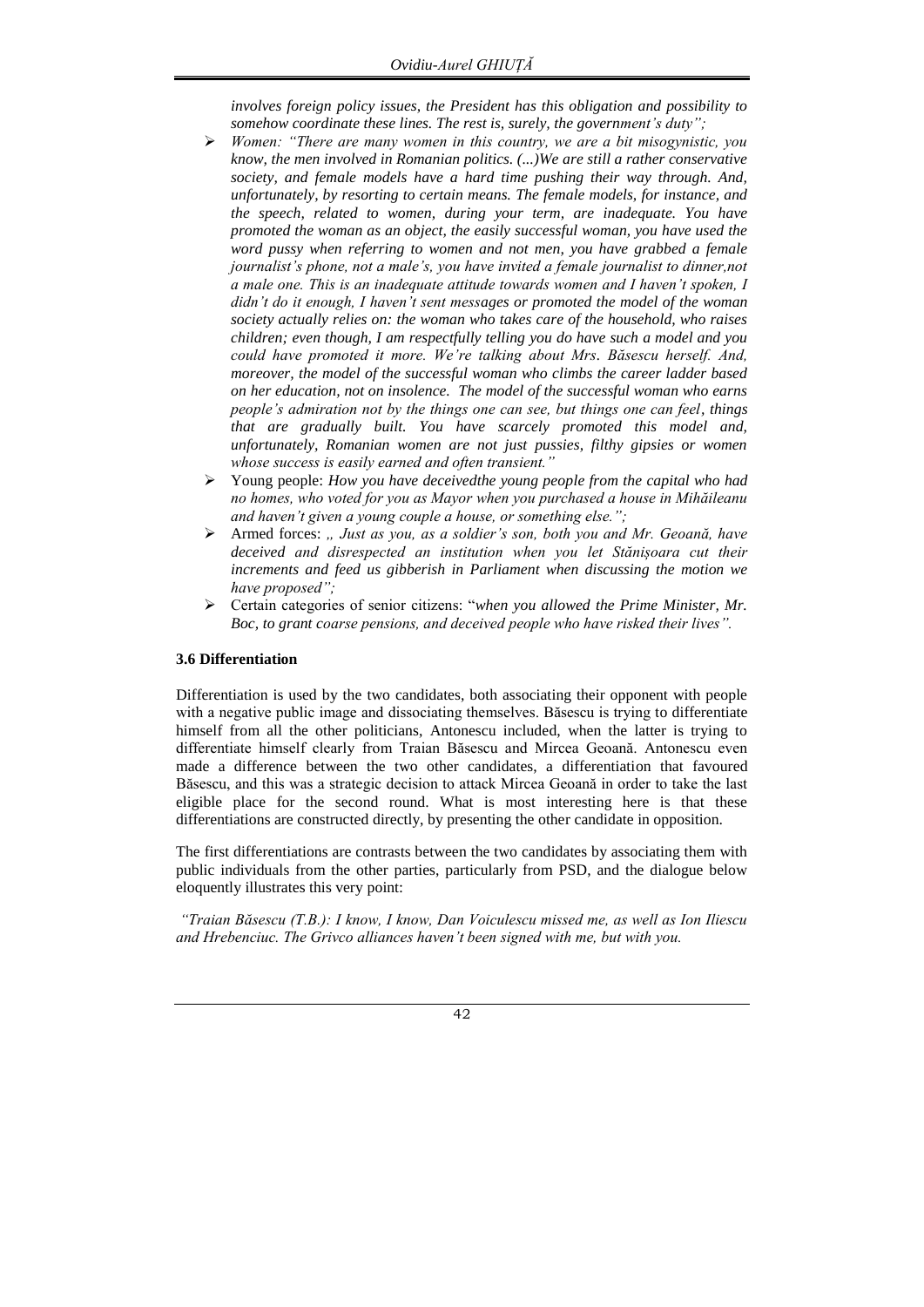*Crin Antonescu (C.A.): They were signed with you, Mr. Băsescu. Well, you and Ion Iliescu have been colleagues in two parties. Well, he was kind of above you. I haven't. With Mr. Voiculescu, with Mr. Iliescu, with Mr. Geoană, with Mr. Hrebenciuc, with Mr. Vanghelie you were allies. I still am not. Who had made the Grivco coalition? You, from time to time, when you had to. During Iliescu's term, after the Miners' strike, I wasn't there.* 

*T.B.: With one difference: I have had the courage to condemn the crimes of communism while you, as a liberal, have mocked me with Ion Iliescu and Vadim Tudor when I was being trashed in Parliament. That's the difference between me and those who don't have the courage to take responsibility of the important gestures they do for this country."* 

A strong differentiation attempted by both candidates is identified in relation to the implementation of their proposed economic programme. While Antonescu asserts that "*(...) I, as president, will not try to impose something on the government, and will perhaps plead in front of it in favour of a certain solution. But I, as president, have this vision and will continue to support the creation of a government and of a majority behind it within the confines of the Constitution, a government that would act decisively in the economic sector with these measures and, clearly, with others as well."*Băsescu has a completely different vision, thinking that he must be actively involved in the governing activity: "*I will fight for what I believe in. I won't be floating in Cotroceni, I have written there, but this is nonsense that political parties can either take into account or completely ignore".*

Another differentiation of the two candidates that they are trying to emphasize is related to the subject of women. While Băsescu accuses Antonescu for his behaviour towards his late wife "*Mr. Antonescu, I believe you are mistaken in your approach; as far as I'm concerned, decency should tell you that a man who has three women in the house respects them. A man who had never gone through a dramatic incident, when he had to leave his wife alone and find himself in difficult situations.*", Antonescu accuses Băsescu for his general behaviour towards women: "*The female models, for instance, and the speech, related to women, during your term, are inadequate. You have promoted the woman as an object, the easily successful woman, you have used the word pussy when referring to women and not men, you have grabbed a female journalist's phone, not a male's, you have invited a female journalist to dinner, not a male one. This is an inadequate attitude towards women and I haven't spoken, I didn't do it enough, I haven't sent messages or promoted the model of the woman society actually relies on: the woman who takes care of the household, who raises children; even though, I am respectfully telling you do have such a model and you could have promoted it more. We're talking about Mrs. Băsescu herself. And, moreover, the model of the successful woman who climbs the career ladder based on her education, not on insolence. The model of the successful woman who earns people's admiration not by the things one can see, but things one can feel, things that are gradually built. You have scarcely promoted this model and, unfortunately, Romanian women are not just pussies, filthy gipsies or women whose success is easily earned and often transient."*

Băsescu differentiates himself from the political class in his response to the final question, when he sets himself apart from the other politicians, identified as "*all*", in opposition with the phrase "I am a politician": *" I am a politician who has had the courage to come before Parliament and tell you «Dear MPs, you must reform». I am a politician who has had the courage to assert that the press must be free, Mr. Antonescu, and to bear the consequences of the freedom of the press. I am a politician who has known how to lead its country into*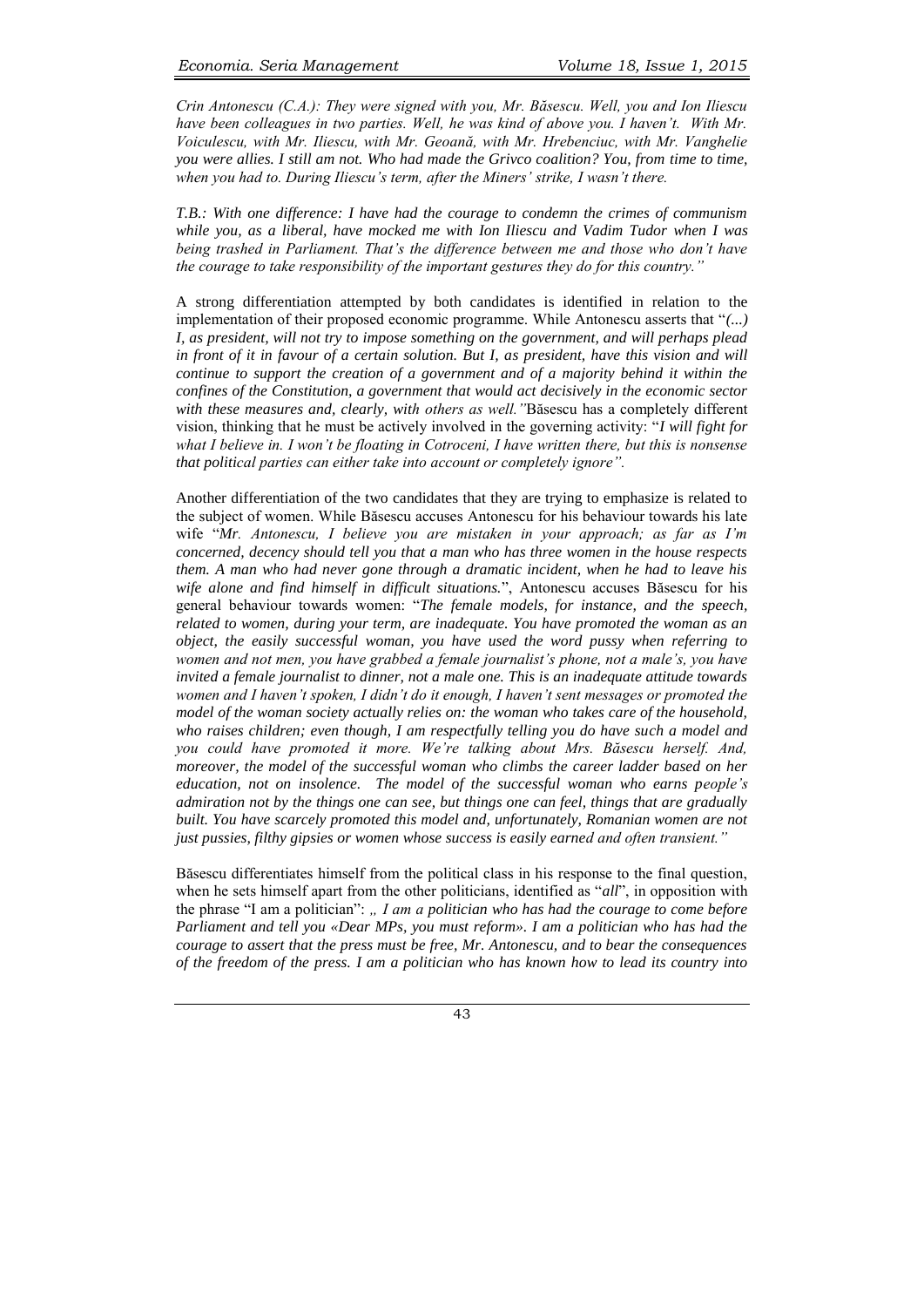*the European Union on January 1st 2007 and not how Mr. Patriciu said, that we must postpone, as Romgaz was yet to be privatized. I am a politician who has had the courage, when you were all mocking external policies that we needed American armed forces on Romania's eastern border, and who has brought American armed forces in the Romanian military divisions of the eastern border. I am a politician who, when you were laughing and didn't know where the Black Sea was, was saying that the Black Sea is a strategic area, and today, the Black Sea is part of the Black Sea synergy, and a NATO strategic objective, during the summit that took place in Bucharest. I am a politician who said no, whenyou were coming out of the National Permanent Office and were all shouting that we should withdraw out troops from Iraq. Romania has honour, and we will stay there until we complete our mission. And, this year, our troops, who had completed their mission, have marched through the Arch of Triumph in Bucharest (PDL applauds) I am a politician who, on his own and his country's credibility, has managed to convince world leaders that the place where the largest NATO summit in the history of this organisation can take place, is Bucharest. And, today, all the NATO documents refer to the decisions of the Bucharest summit. I am the politician who, when all of you were in a hurry to sign South stream alongside our neighbours, said no."*

However, the greatest differentiation between the two candidates is made by Antonescu, apart from the fact that it is the end of the confrontation and particularly for explicitly using the word "differences" (twice in the same sentence), and opposing the terms "you" and "my" within a very short time span, referring to education and wealth: "*There are any differences between us. Speaking of today's topic, education and the economy. I would have liked to discuss education and your savings, about education and my savings. That's where you'll spot the greatest differences."* 

### **3.7 Innovation**

Innovation is not an element that stood out during the debate between the two candidates. However, we can still note certain interventions or strategic approaches where the two candidates have inserted new elements.

Traian Băsescu uses a new element in the debate, arguing the fact that Antonescu had left his wife that was suffering from a terminal disease: *"A man who had never gone through a dramatic incident, when he had to leave his wife alone and find himself in difficult situations."*

Another new element is the fact that Antonescu was aggressive, but remained calm and diplomatic. Crin Antonescu has managed to use a humorous approach during the debate, combining it with fine irony, an approach that had before been typical of his debate opponent: "*The problem is that, as President, you've been missing a lot, for about five years." "The president has this obligation and somehow possibility to coordinate these lines. The rest is done by the Government. (...) No, it wasn't about you, you know." "Well, were those people security agents under cover?" "Perhaps she (Băsescu's wife) deserves another term, but I believe you don't.", "Oh, the many questions, how I've looked forward to this! Mr. Băsescu! How millions of Romanians have long waited for you to ask you…", "Romanians are a bit ungrateful, I believe, in light of this record of yours." "Really? All of them? (a.n. on handing in the CNSAS files)*" *and "You do have a job, but how will you leave since you have no fleet."* 

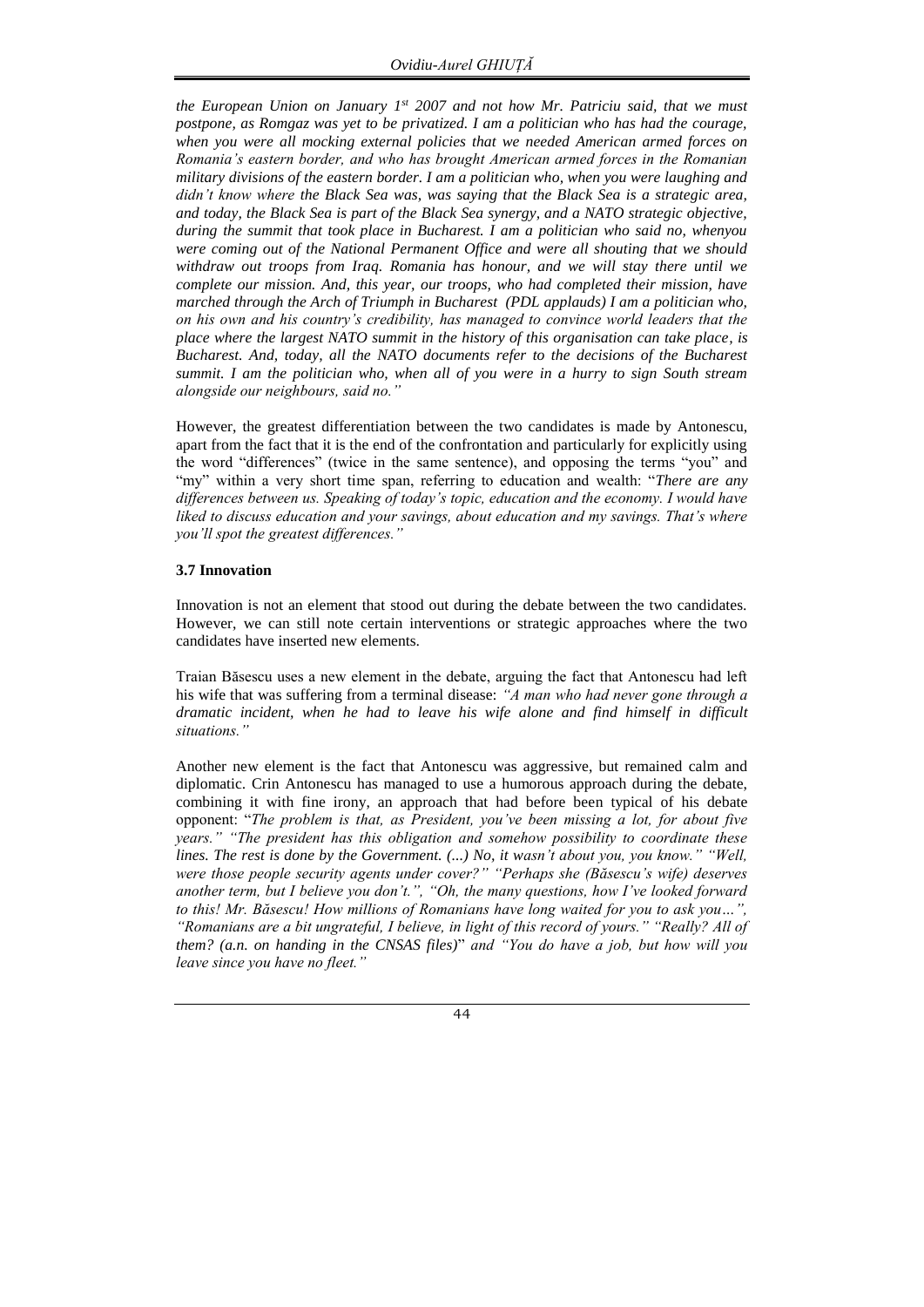As a general impression, Antonescu has conveyed an offensive but detached image, while Băsescu was more on the defensive and a bit more serious. This is somehow to be expected, as most discussions have been on the subject of past events, both candidates trying to rely on retrospective votes. Thus, the president in office had, as he himself stated, to present what he had accomplished: "*I don't know whether you'll ever get this chance, to deliver an honesty report to the entire nation."* 

# **3.8 Adaptability**

Here, we can identify an adaptability to the type of debate  $-$  a live TV broadcast  $-$  but particularly as it was an event that can be considered as organised ad-hoc. Antonescu seemed to adapt better to the format of the debate, but Traian Băsescu has skilfully and naturally adjusted and formulated the perfect answers to Antonescu's set of questions that were directed at positioning Băsescu to a disadvantage, from the voters' viewpoint. Two such instances are presented below:

*"C.A.: Well, were those people security agents under cover? Or what were they, Mr. Băsescu?* 

*T.B.: No.*

*C.A: When they came to you, by the fence, there.* 

*T.B.: They were under cover liberals. There you go. Laughs.*

*C.A: They were liberals? Ok."*

*"T.B.: And why do you mind then every time you hear of women in Cotroceni?*

*C.A: Aaa! Let me answer!*

*(...)*

*C.A: The women you have endorsed in politics, for instance, that's what I'm talking about.* 

*T.B.: It caught your attention. Something else is making you mad, Mr. Antonescu.* 

*C.A: Nothing's making me mad. I see you are a bit annoyed.* 

*T.B.: You're mad when a woman is also beautiful, apart from being smart. I love and appreciate beautiful women.* 

*C.A: But who are we talking about?*

*T.B.: My wife, Mr. Antonescu. (laughs, PDL applauds)".* (given that Băsescu's wife is not involved in politics and Antonescu was expecting another reply).

## **4.9 The brand components in the speeches of Antonescu and Băsescu (conceptual content analysis)**

We will further present the frequency of the concepts in the text and the text surface covered by each of these for each candidate.

| Antonescu       |                           |                                      |  |  |  |  |  |  |  |
|-----------------|---------------------------|--------------------------------------|--|--|--|--|--|--|--|
| Component       | Number of recording units | Text coverage of total he's discours |  |  |  |  |  |  |  |
| Adaptability    |                           | 2,86%                                |  |  |  |  |  |  |  |
| Differentiation |                           | 14,16%                               |  |  |  |  |  |  |  |
| Innovation      |                           | 3,28%                                |  |  |  |  |  |  |  |
| <b>History</b>  | ר ו                       | 15,06%                               |  |  |  |  |  |  |  |
| Positioning     | 14                        | 29,46%                               |  |  |  |  |  |  |  |
| Segmentation    |                           | 20.74%                               |  |  |  |  |  |  |  |

**Table 2. Frequency of the brand components and the text coverage**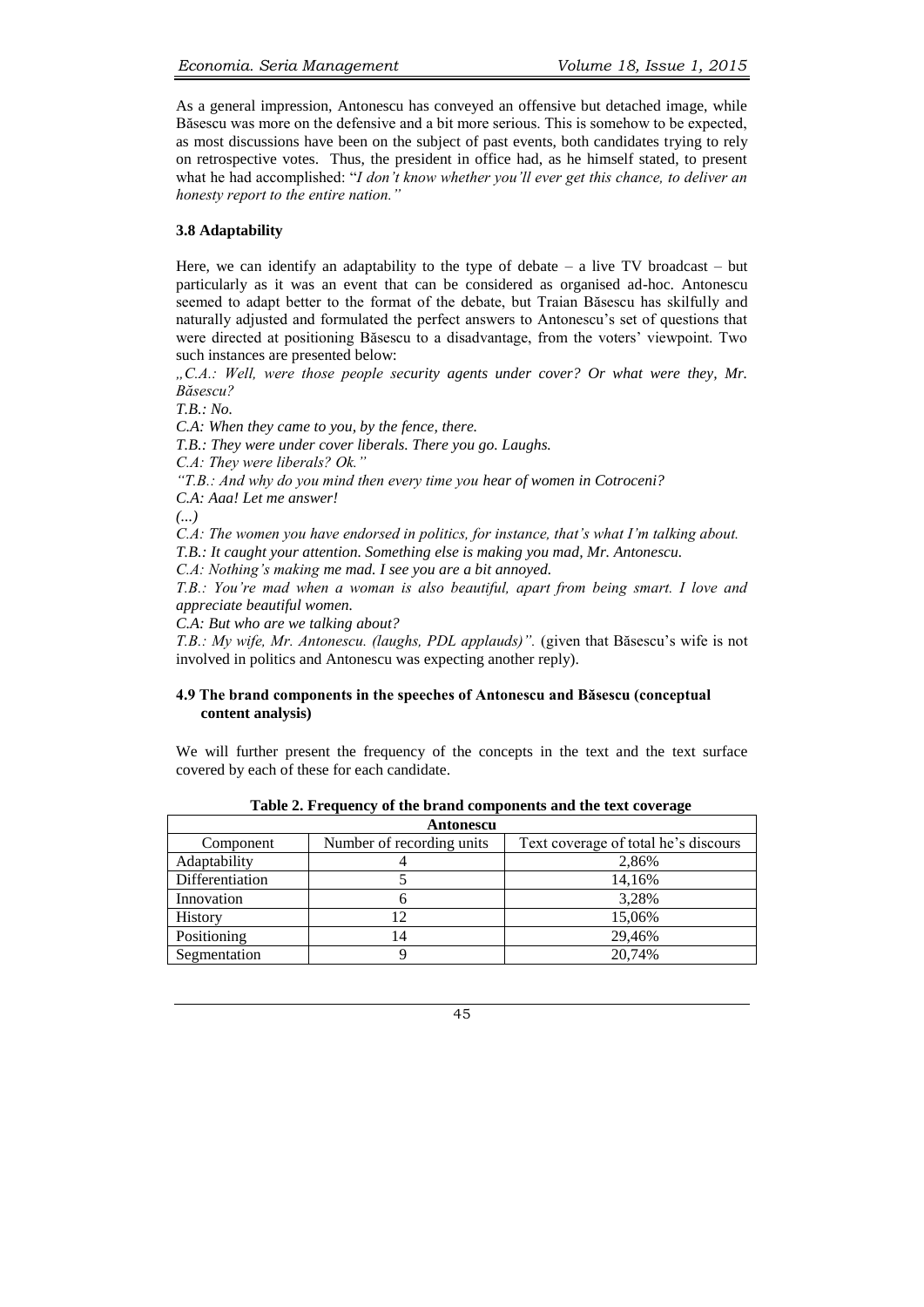| <b>B</b> ăsescu |                           |                                      |  |  |  |  |  |  |
|-----------------|---------------------------|--------------------------------------|--|--|--|--|--|--|
| Component       | Number of recording units | Text coverage of total he's discours |  |  |  |  |  |  |
| Adaptability    | 4                         | 2,43%                                |  |  |  |  |  |  |
| Differentiation |                           | 17,34%                               |  |  |  |  |  |  |
| Innovation      |                           | 0,90%                                |  |  |  |  |  |  |
| <b>History</b>  |                           | 20,45%                               |  |  |  |  |  |  |
| Positioning     |                           | 26,02%                               |  |  |  |  |  |  |
| Segmentation    | l0                        | 37,00%                               |  |  |  |  |  |  |

# **Table 3. Frequency of the brand components and the text coverage**

We'll provide aa text surface example fromTraianBăsescu's speech, that was covered by three of the six concepts, both in differentiation, personal history and positioning as well. "*I am a politician who has had the courage to assert that the press must be free, Mr. Antonescu, and to bear the consequences of the freedom of the press."*

Note the fact that Antonescu focuses on positioning, as he is a more recent product on the market for the presidential position than Băsescu. However, both candidates emphasize four brand components: segmentation, positioning, history and differentiation. Both candidates use differentiation from Geoană (the candidate that ranked second in opinion polls). As far as the frequency with which the two candidates have inserted the themes, we have identified almost the same number of recording units for all components, except for Innovation, that Antonescu emphasized more, which makes sense strategically since he is the one targeting change, while Băsescu should focus on the idea of continuity.

# **4.10 The brand components in the speeches of Antonescu and Băsescu (relational content analysis)**

In this type of analysis, we will illustrate the relations between the brand components that can be found in the speeches of the two candidates and the intensity of these relations through the common text coverage of each two components used or by means of the number of common recordings. The components are in a bi-univocal relationship.

| <b>Numer</b><br>of common<br>text unities/<br><b>Proportion</b><br>text coverage | Differentiation |                | Ţ<br>ē<br>vation |          | <b>History</b> |       | $\cdot$<br>Positioning |        | Segmentation |        |
|----------------------------------------------------------------------------------|-----------------|----------------|------------------|----------|----------------|-------|------------------------|--------|--------------|--------|
| Adaptability                                                                     | $\theta$        | $\overline{0}$ |                  | 0.50%    | 0              | 0     |                        | 0      | $\theta$     |        |
| Differentiation                                                                  |                 |                | 0                | $\theta$ |                | 0.50% | 3                      | 10.87% |              | 7,14%  |
| Innovation                                                                       |                 |                |                  |          | $\overline{2}$ | 0.76% | 3                      | 0.50%  |              | 0.88%  |
| History                                                                          |                 |                |                  |          |                |       | 6                      | 11.74% |              | 7.14%  |
| Positioning                                                                      |                 |                |                  |          |                |       |                        |        | 5            | 13.24% |

**Table 4. Proportion of the pairs of components used by Antonescu**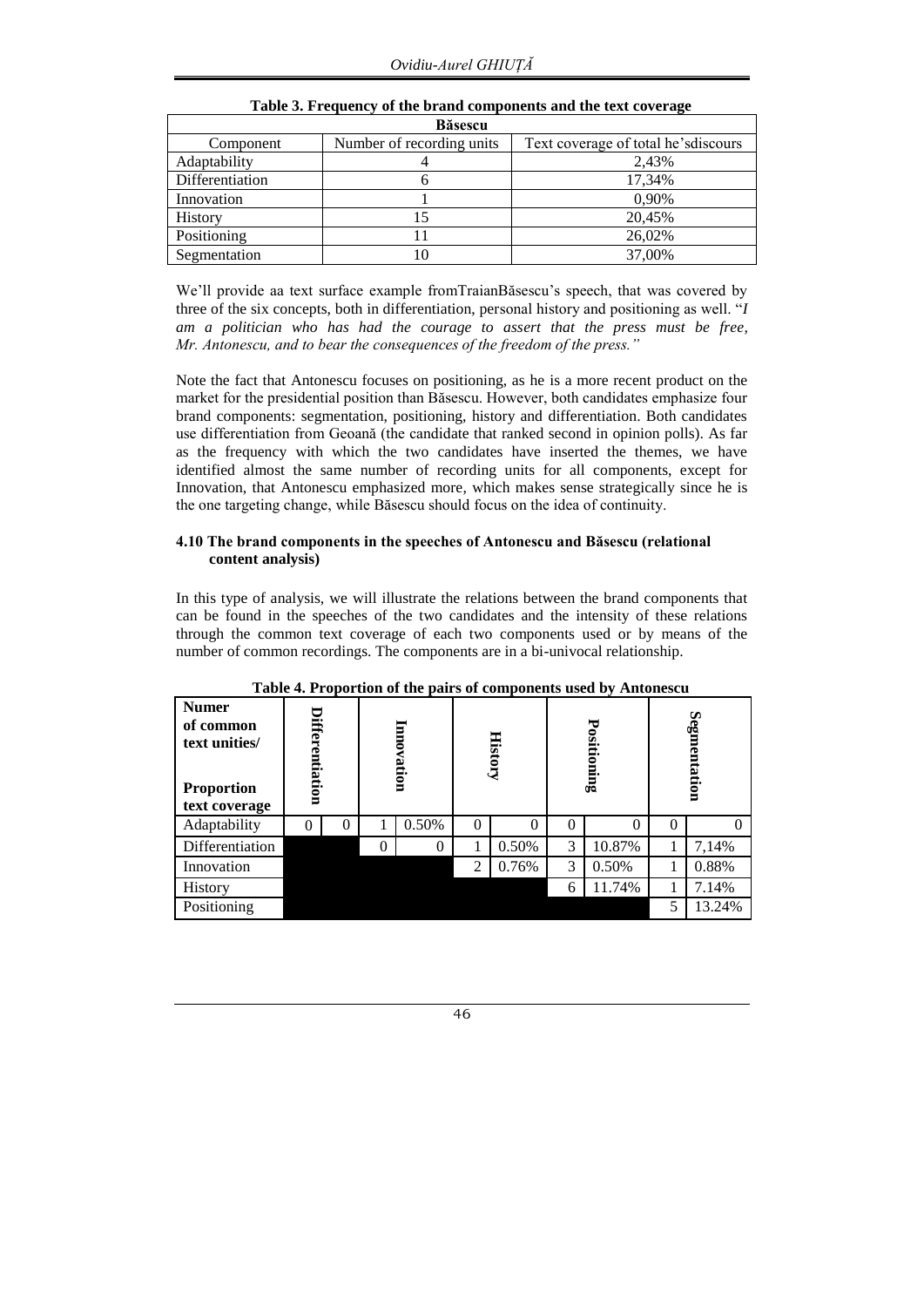| Numer of<br>common text<br>unities/<br><b>Proportion</b><br>text coverage | Differentiation |          | Innovation |          | <b>History</b> |        |          | Positioning | Segmentation |        |
|---------------------------------------------------------------------------|-----------------|----------|------------|----------|----------------|--------|----------|-------------|--------------|--------|
| Adaptability                                                              | 0               | $\theta$ | 0          | 0        | 1              | 0.19%  | $\Omega$ | $\theta$    |              | 0.75%  |
| Differentiation                                                           |                 |          | $\theta$   | $\theta$ | 6              | 12.84% | 4        | 13.08%      | 3            | 11.77% |
| Innovation                                                                |                 |          |            |          |                | 0.90%  | 0        | 0           | 0            |        |
| History                                                                   |                 |          |            |          |                |        | 8        | 16.68%      | 5            | 15.24% |
| Positioning                                                               |                 |          |            |          |                |        |          |             | 4            | 22.16% |

**Table 5. Proportion of the pairs of components used by Băsescu**

In Antonescu's case, the bi-univocal relationships between the pairs of variables with an important weight throughout his speech are: positioning-segmentation, positioning-history and positioning-differentiation.

In Băsescu's case, the bi-univocal relationships between the pairs of variables with an important weight throughout his speech are positioning-segmentation, positioning-history, positioning-differentiation, differentiation-history and differentiation-segmentation.

# **CONCLUSIONS**

The content analysis in this case study has revealed that six of the eight brand components (adaptability, differentiation, innovation, history, positioning and segmentation) are used by politicians in order to influence the elector's vote. Thus, six of the eight research hypotheses have been verified. This result is somehow justified by the fact that a candidate does not make much use of the awareness brand component in his speech.

The measurement of these components enables us to see how they have been used throughout this specific debate. However, the importance and the employment of each brand component and the relationships between these components differ depending on the stages in the lifecycle of this "product", i.e. the politician.

According to the content analysis, we can state that there is an interconnection between the brand components, due to the numerous instances when a part of the text was assigned to two or more components. The brand is the result of the interaction between these components.

The article is a development from a part of a wider research, PhD Thesis The influence of brand on voter behavior (Ghiuță, 2011).

# **REFERENCES**

Agabrian, M. (2006). *Analiza de conținut*. Iași, EdituraPolirom. Butler, P. & Harris, P. (2009). Considerations on the evolution of political marketing theory. *Marketing Theory, 9*(2), 149-164.